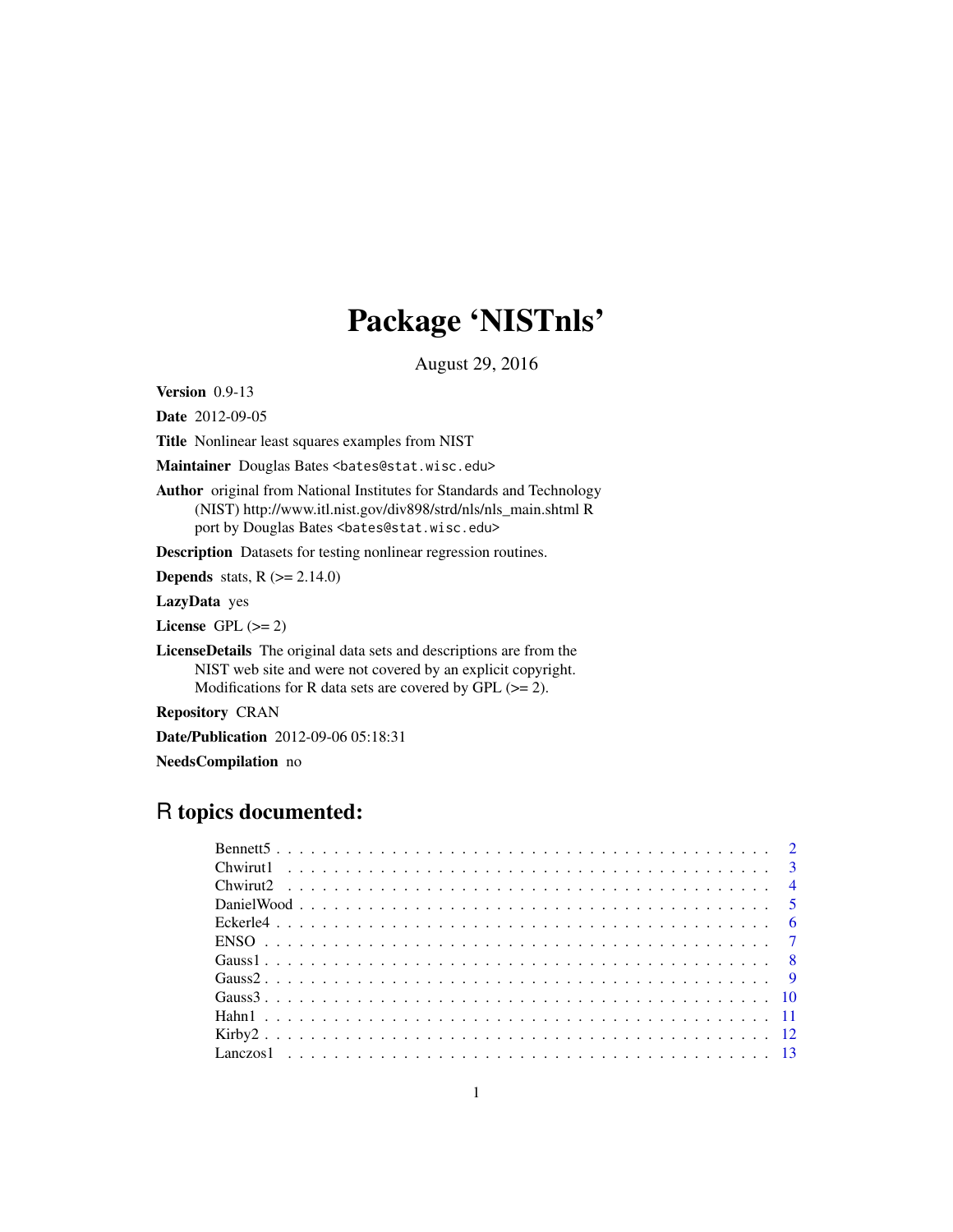#### <span id="page-1-0"></span> $2\,$  Bennett5

# **Index** [29](#page-28-0)

Bennett5 *Magentization modelling*

# Description

The Bennett5 data frame has 154 rows and 2 columns of data from a magnetism study

# Format

This data frame contains the following columns:

- y A numeric vector of magnetism values.
- x A numeric vector of log(time).

# Details

These data are the result of a NIST study involving superconductivity magnetization modeling. The response variable is magnetism, and the predictor variable is the log of time in minutes.

# Source

Bennett, L., L. Swartzendruber, and H. Brown, NIST (1994). Superconductivity Magnetization Modeling.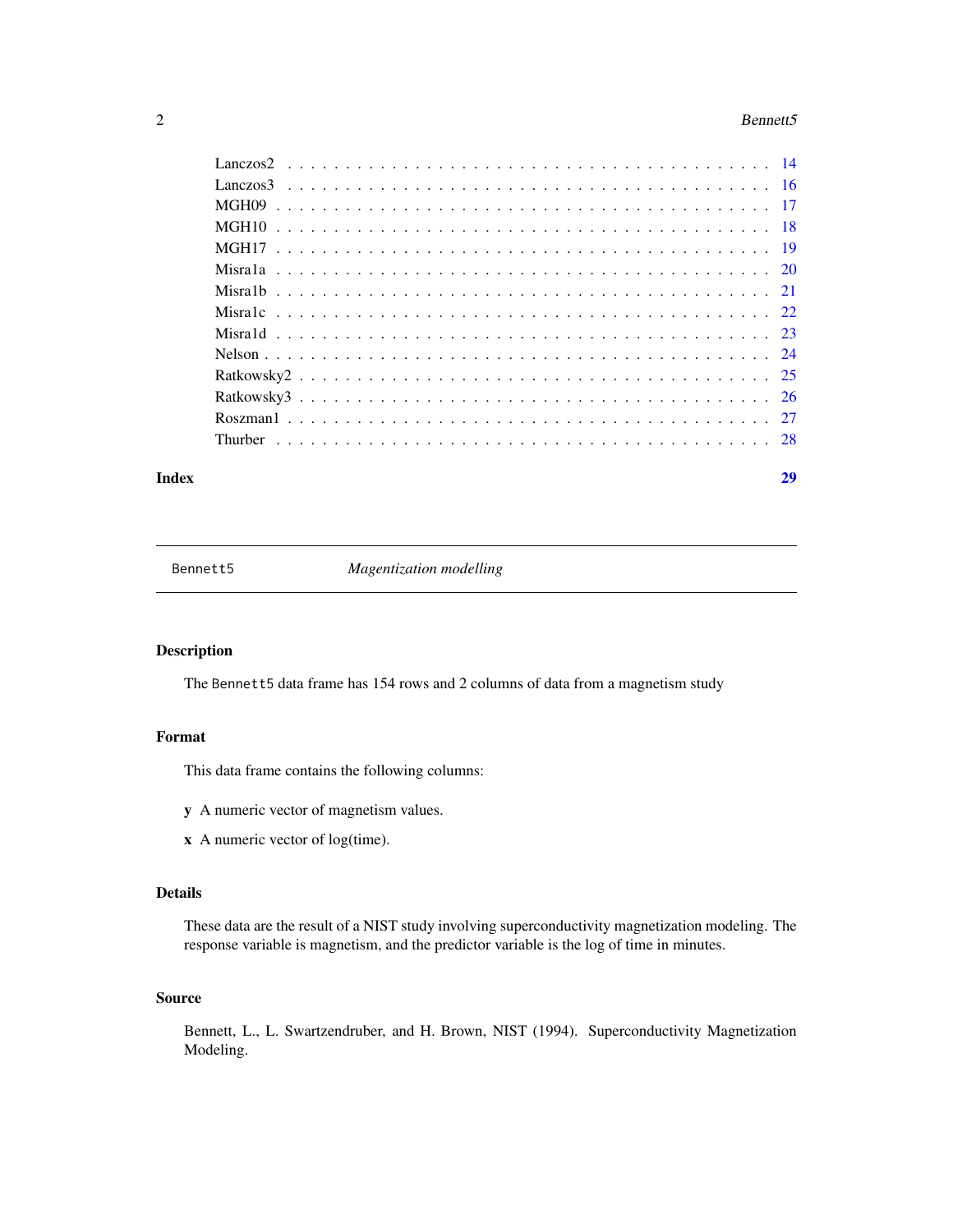#### <span id="page-2-0"></span> $Chwirut1$  3

# Examples

```
Try <- function(expr) if (!inherits(val <- try(expr), "try-error")) val
plot(y \sim x, data = Bennett5)Try(fm1 <- nls(y ~ b1*(b2+x)**(-1/b3), data = Bennett5,
          start = c(b1 = -2000, b2 = 50, b3 = 0.8), trace = TRUE))
Try(fm1a <- nls(y ~ b1*(b2+x)**(-1/b3), data = Bennett5,
            start = c(b1 = -2000, b2 = 50, b3 = 0.8),
            trace = TRUE, alg = "port")Try(fm2 <- nls(y ~ b1*(b2+x)**(-1/b3), data = Bennett5,
           start = c(b1 = -1500, b2 = 45, b3 = 0.85), trace = TRUE))
Try(fm2a <- nls(y ~ b1*(b2+x)**(-1/b3), data = Bennett5,
            start = c(b1 = -1500, b2 = 45, b3 = 0.85),
            trace = TRUE, alg = "port")Try(fm3 <- nls(y ~ (b2+x)**(-1/b3), data = Bennett5, alg = "plinear",
           start = c( b2 = 50, b3 = 0.8), trace = TRUE))
Try(fm4 <- nls(y ~ (b2+x)**(-1/b3), data = Bennett5, alg = "plinear",
           start = c( b2 = 45, b3 = 0.8), trace = TRUE))
```
Chwirut1 *Ultrasonic calibration study 1*

#### Description

The Chwirut1 data frame has 214 rows and 2 columns giving

# Format

This data frame contains the following columns:

- y A numeric vector of ultrasonic response values
- x A numeric vector or metal distance values

#### Details

These data are the result of a NIST study involving ultrasonic calibration. The response variable is ultrasonic response, and the predictor variable is metal distance.

# Source

Chwirut, D., NIST (197?). Ultrasonic Reference Block Study.

```
Try <- function(expr) if (!inherits(val <- try(expr), "try-error")) val
plot(y \sim x, data = Chwirut1)Try(fm1 <- nls(y ~ exp(-b1*x)/(b2+b3*x), data = Chwirut1, trace = TRUE,
          start = c(b1 = 0.1, b2 = 0.01, b3 = 0.02))Try(fm1a <- nls(y ~ exp(-b1*x)/(b2+b3*x), data = Chwirut1, trace = TRUE,
          start = c(b1 = 0.1, b2 = 0.01, b3 = 0.02), alg = "port"))
```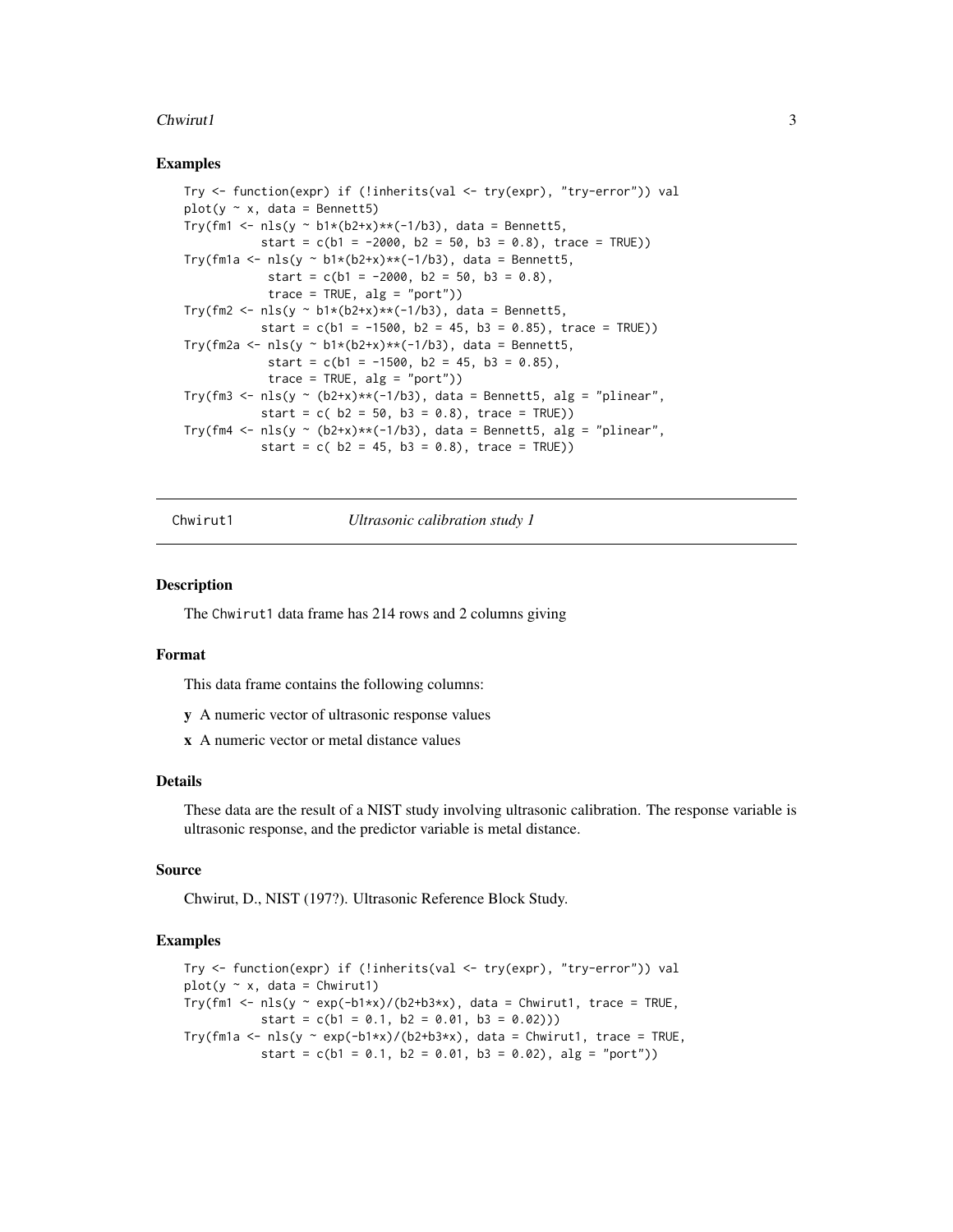```
Try(fm2 <- nls(y \sim exp(-b1*x)/(b2+b3*x), data = Chwirut1, trace = TRUE,
           start = c(b1 = 0.15, b2 = 0.008, b3 = 0.010))Try(fm2a <- nls(y ~ exp(-b1*x)/(b2+b3*x), data = Chwirut1, trace = TRUE,
            start = c(b1 = 0.15, b2 = 0.008, b3 = 0.010), alg = "port")Try(fm3 <- nls(y ~ exp(-b1*x)/(1+p3*x), data = Chwirut1, trace = TRUE,
           start = c(b1 = 0.1, p3 = 0.02/0.01), algorithm = "plinear"))
Try(fm4 <- nls(y \sim exp(-b1*x)/(1+p3*x), data = Chwirut1, trace = TRUE,
           start = c(b1 = 0.15, p3 = 0.01/0.008), algorithm = "plinear"))
```
Chwirut2 *Ultrasonic calibration data 2*

# Description

The Chwirut2 data frame has nr rows and nc columns giving

#### Format

This data frame contains the following columns:

y A numeric vector of ultrasonic response values.

x A numeric vector of metal distance values.

# Details

These data are the result of a NIST study involving ultrasonic calibration. The response variable is ultrasonic response, and the predictor variable is metal distance.

#### Source

Chwirut, D., NIST (197?). Ultrasonic Reference Block Study.

```
Try <- function(expr) if (!inherits(val <- try(expr), "try-error")) val
plot(y \sim x, data = Chwirut2)Try(fm1 <- nls(y ~ exp(-b1*x)/(b2+b3*x), data = Chwirut2, trace = TRUE,
           start = c(b1 = 0.1, b2 = 0.01, b3 = 0.02))
Try(fm1a <- nls(y ~ exp(-b1*x)/(b2+b3*x), data = Chwirut2, trace = TRUE,
            start = c(b1 = 0.1, b2 = 0.01, b3 = 0.02), alg = "port")Try(fm2 <- nls(y \sim exp(-b1*x)/(b2+b3*x), data = Chwirut2, trace = TRUE,
           start = c(b1 = 0.15, b2 = 0.008, b3 = 0.01))Try(fm2a <- nls(y ~ exp(-b1*x)/(b2+b3*x), data = Chwirut2, trace = TRUE,
            start = c(b1 = 0.15, b2 = 0.008, b3 = 0.01), alg = "port")Try(fm3 <- nls(y ~ exp(-b1*x)/(1+p3*x), data = Chwirut2, trace = TRUE,
          start = c(b1 = 0.1, p3 = 2.), alg = "plane")
Try(fm4 <- nls(y ~ exp(-b1*x)/(1+p3*x), data = Chwirut2, trace = TRUE,
           start = c(b1 = 0.15, p3 = 0.01/0.008), alg = "plinear"))
```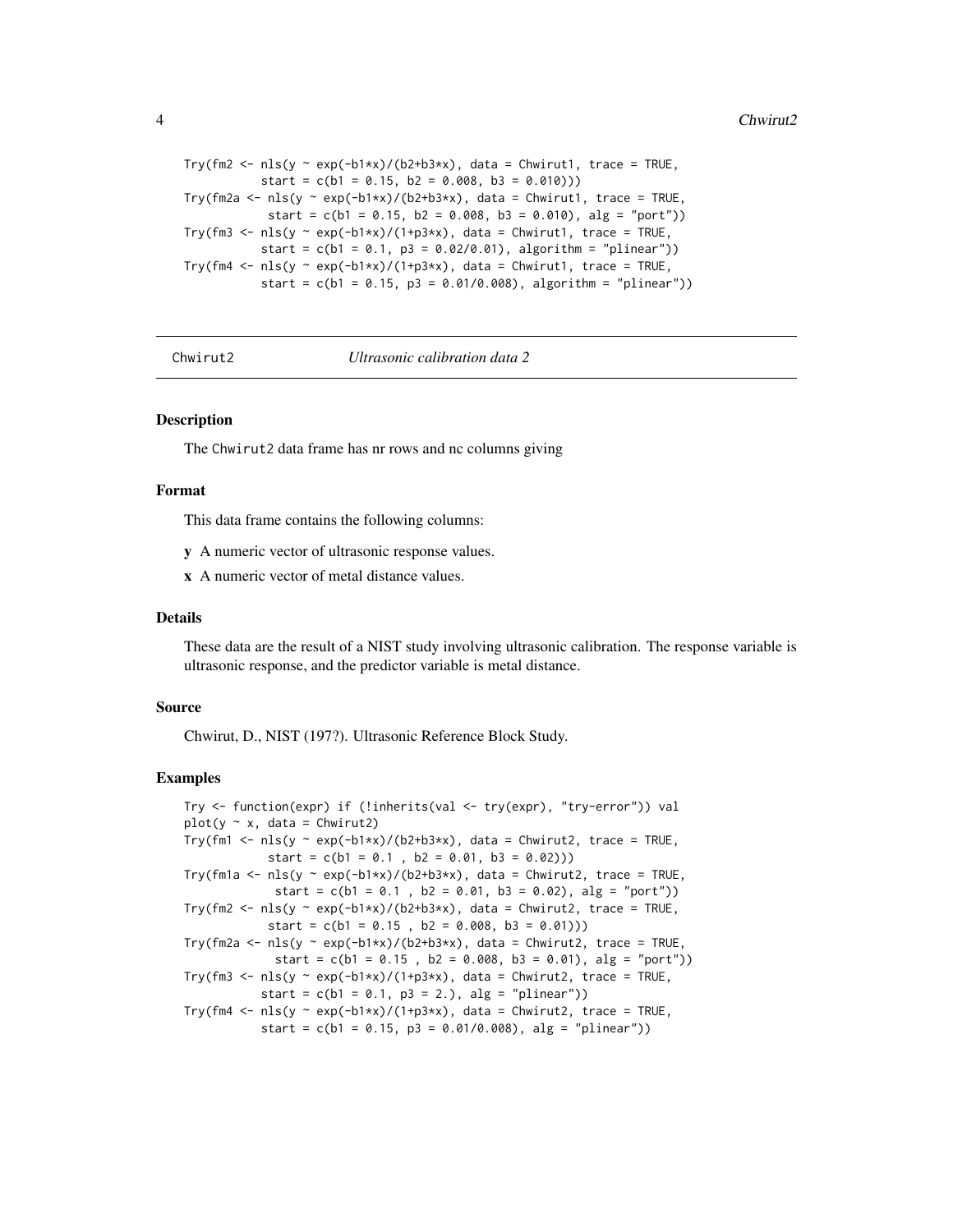<span id="page-4-0"></span>

The DanielWood data frame has 6 rows and 2 columns giving the energy radiated from a carbon filament versus the absolute temperature of the filament.

#### Format

This data frame contains the following columns:

y A numeric vector of the energy radiated from a carbon filament lamp.

x A numeric vector of the temperature of the filament (1000 K).

# Details

These data and model are described in Daniel and Wood (1980), and originally published in E.S.Keeping, "Introduction to Statistical Inference," Van Nostrand Company, Princeton, NJ, 1962, p. 354. The response variable is energy radiated from a carbon filament lamp per cm\*\*2 per second, and the predictor variable is the absolute temperature of the filament in 1000 degrees Kelvin.

#### Source

Daniel, C. and F. S. Wood (1980). Fitting Equations to Data, Second Edition. New York, NY: John Wiley and Sons, pp. 428-431.

```
Try <- function(expr) if (!inherits(val <- try(expr), "try-error")) val
plot(y \sim x, data = DanielWood)Try(fm1 <- nls(y \sim b1*x**b2, data = DanielWood, trace = TRUE,
            start = c(b1 = 1, b2 = 5))Try(fm1a <- nls(y ~ b1*x**b2, data = DanielWood, trace = TRUE,
            start = c(b1 = 1, b2 = 5), alg = "port"))
Try(fm2 <- nls(y \sim b1*x**b2, data = DanielWood, trace = TRUE,start = c(b1 = 0.7, b2 = 4))Try(fm2a <- nls(y ~ b1*x**b2, data = DanielWood, trace = TRUE,
            start = c(b1 = 0.7, b2 = 4), alg = "port"))
Try(fm3 <- nls(y \sim x**b2, data = DanielWood, trace = TRUE,
            start = c(b2 = 5), algorithm = "plinear"))
Try(fm4 <- nls(y \sim x**b2, data = DanielWood, trace = TRUE,start = c(b2 = 4), algorithm = "plinear"))
```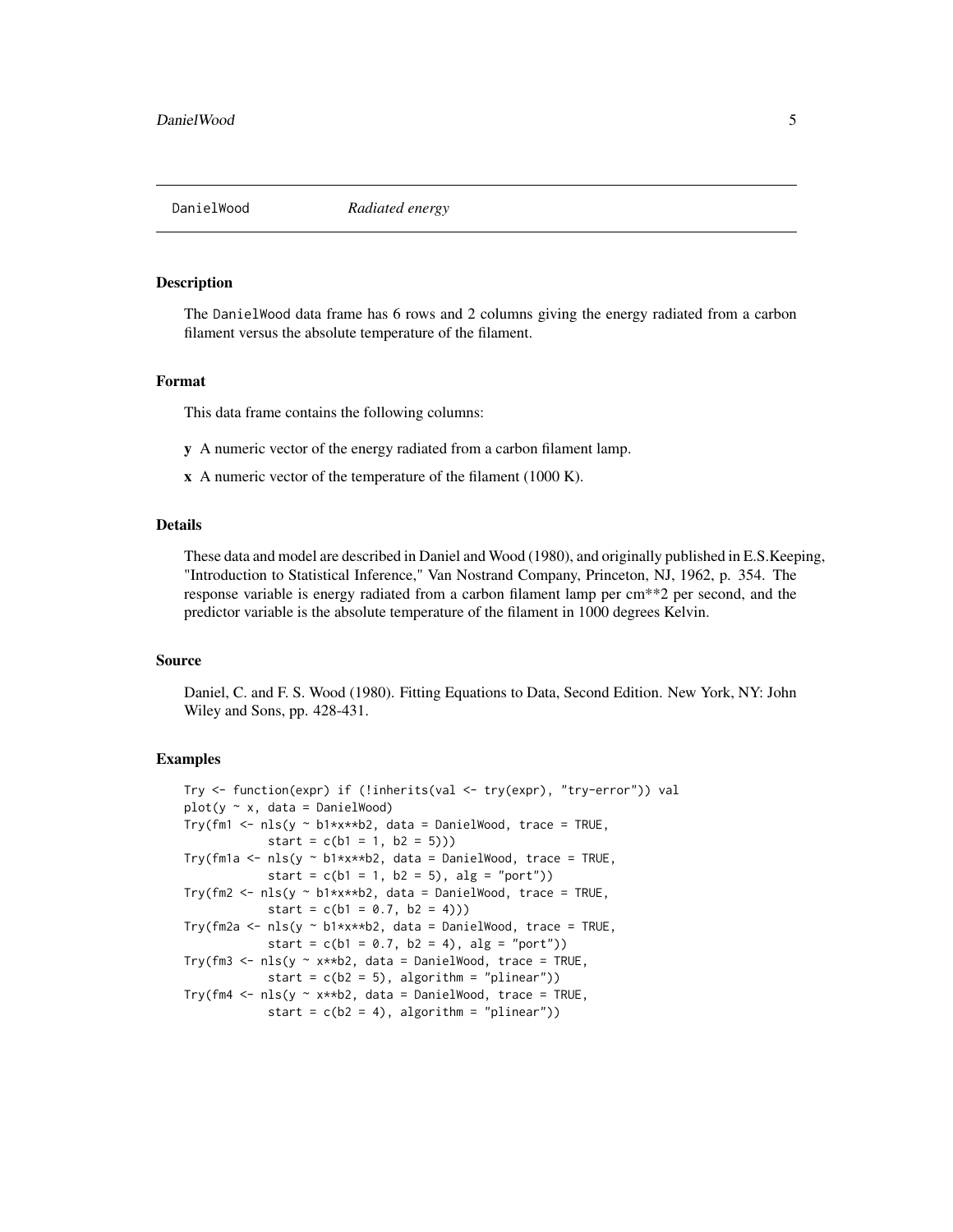<span id="page-5-0"></span>

The Eckerle4 data frame has 35 rows and 2 columns giving transmittance as a function of wavelength.

#### Format

This data frame contains the following columns:

y A numeric vector of transmittance values.

x A numeric vector of wavelengths.

# Details

These data are the result of a NIST study involving circular interference transmittance. The response variable is transmittance, and the predictor variable is wavelength.

#### Source

Eckerle, K., NIST (197?). Circular Interference Transmittance Study.

```
Try <- function(expr) if (!inherits(val <- try(expr), "try-error")) val
plot(y \sim x, data = Eckerle4)## should fail - ridiculous starting value for b3
Try(fm1 <- nls(y ~ (b1/b2) * exp(-0.5*((x-b3)/b2)**2), Eckerle4,
               trace = TRUE,
               start = c(b1 = 1, b2 = 10, b3 = 500))Try(fm1a <- nls(y ~ (b1/b2) * exp(-0.5*((x-b3)/b2)**2), Eckerle4,
                  trace = TRUE, alg = "port",
                  start = c(b1 = 1, b2 = 10, b3 = 500))Try(fm2 <- nls(y ~ (b1/b2) * exp(-0.5*((x-b3)/b2)**2),
            Eckerle4, trace = TRUE,
            start = c(b1 = 1.5, b2 = 5, b3 = 450))Try(fm2a <- nls(y ~ (b1/b2) * exp(-0.5*((x-b3)/b2)**2),
            Eckerle4, trace = TRUE, alg = "port",
            start = c(b1 = 1.5, b2 = 5, b3 = 450))## should fail - ridiculous starting value for b3
Try(fm3 <- nls(y ~ (1/b2) * exp(-0.5*((x-b3)/b2)**2),
               Eckerle4, trace = TRUE,
               start = c(b2 = 10, b3 = 500), algorithm = "plinear"))
Try(fm4 <- nls(y ~ (1/b2) * exp(-0.5*((x-b3)/b2)**2), Eckerle4, trace = TRUE,
           start = c(b2 = 5, b3 = 450), algorithm = "plinear"))
```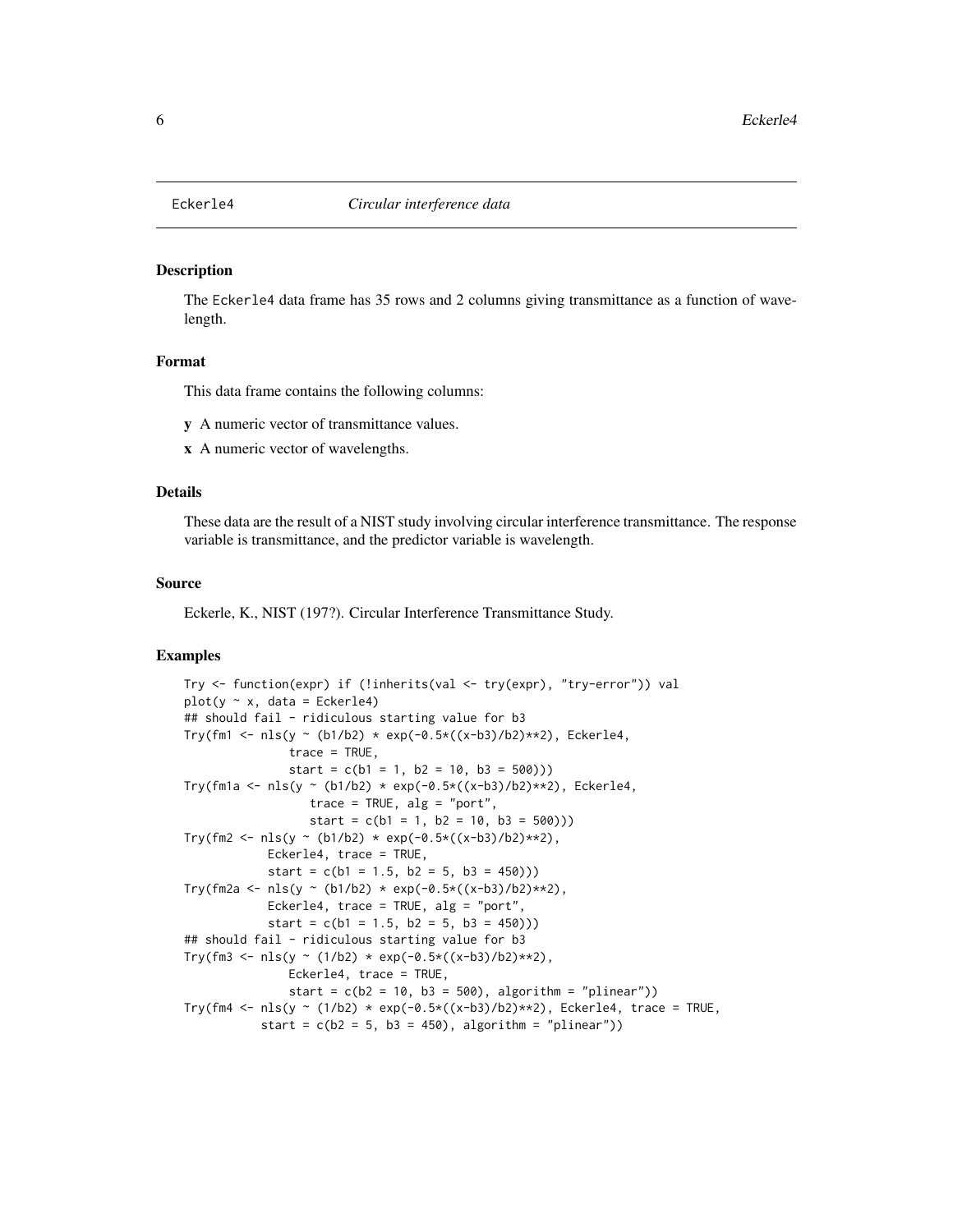<span id="page-6-0"></span>The ENSO data frame has 168 rows and 2 columns giving atmospheric pressure differences over time.

# Format

This data frame contains the following columns:

- y A numeric vector of monthly averaged atmospheric pressure differences between Easter Island and Darwin, Australia.
- x A numeric vector of time values.

# Details

The data are monthly averaged atmospheric pressure differences between Easter Island and Darwin, Australia. This difference drives the trade winds in the southern hemisphere. Fourier analysis of the data reveals 3 significant cycles. The annual cycle is the strongest, but cycles with periods of approximately 44 and 26 months are also present. These cycles correspond to the El Nino and the Southern Oscillation. Arguments to the SIN and COS functions are in radians.

#### Source

Kahaner, D., C. Moler, and S. Nash, (1989). Numerical Methods and Software. Englewood Cliffs, NJ: Prentice Hall, pp. 441-445.

```
Try <- function(expr) if (!inherits(val <- try(expr), "try-error")) val
plot(y \sim x, data = ENSO)plot(y \sim x, data = ENSO, type = "1") # to see the pattern more clearly
Try(fm1 <- nls(y ~ b1 + b2*cos( 2*pi*x/12 ) + b3*sin( 2*pi*x/12 )
                   + b5*cos( 2*pi*x/b4 ) + b6*sin( 2*pi*x/b4 )
                   + b8*cos( 2*pi*x/b7 ) + b9*sin( 2*pi*x/b7 ),
            data = ENSO, trace = TRUE,
            start = c(b1 = 11.0, b2 = 3.0, b3 = 0.5, b4 = 40.0, b5 = -0.7,
                      b6 = -1.3, b7 = 25.0, b8 = -0.3, b9 = 1.4))
Try(fm1a <- nls(y ~ b1 + b2*cos( 2*pi*x/12 ) + b3*sin( 2*pi*x/12 )
                    + b5*cos( 2*pi*x/b4 ) + b6*sin( 2*pi*x/b4 )
                    + b8*cos( 2*pi*x/b7 ) + b9*sin( 2*pi*x/b7 ),
             data = ENSO, trace = TRUE, alg = "port",start = c(b1 = 11.0, b2 = 3.0, b3 = 0.5, b4 = 40.0, b5 = -0.7,b6 = -1.3, b7 = 25.0, b8 = -0.3, b9 = 1.4))
Try(fm2 <- nls(y ~ b1 + b2*cos( 2*pi*x/12 ) + b3*sin( 2*pi*x/12 )
                  + b5*cos( 2*pi*x/b4 ) + b6*sin( 2*pi*x/b4 )
                   + b8*cos( 2*pi*x/b7 ) + b9*sin( 2*pi*x/b7 ),
```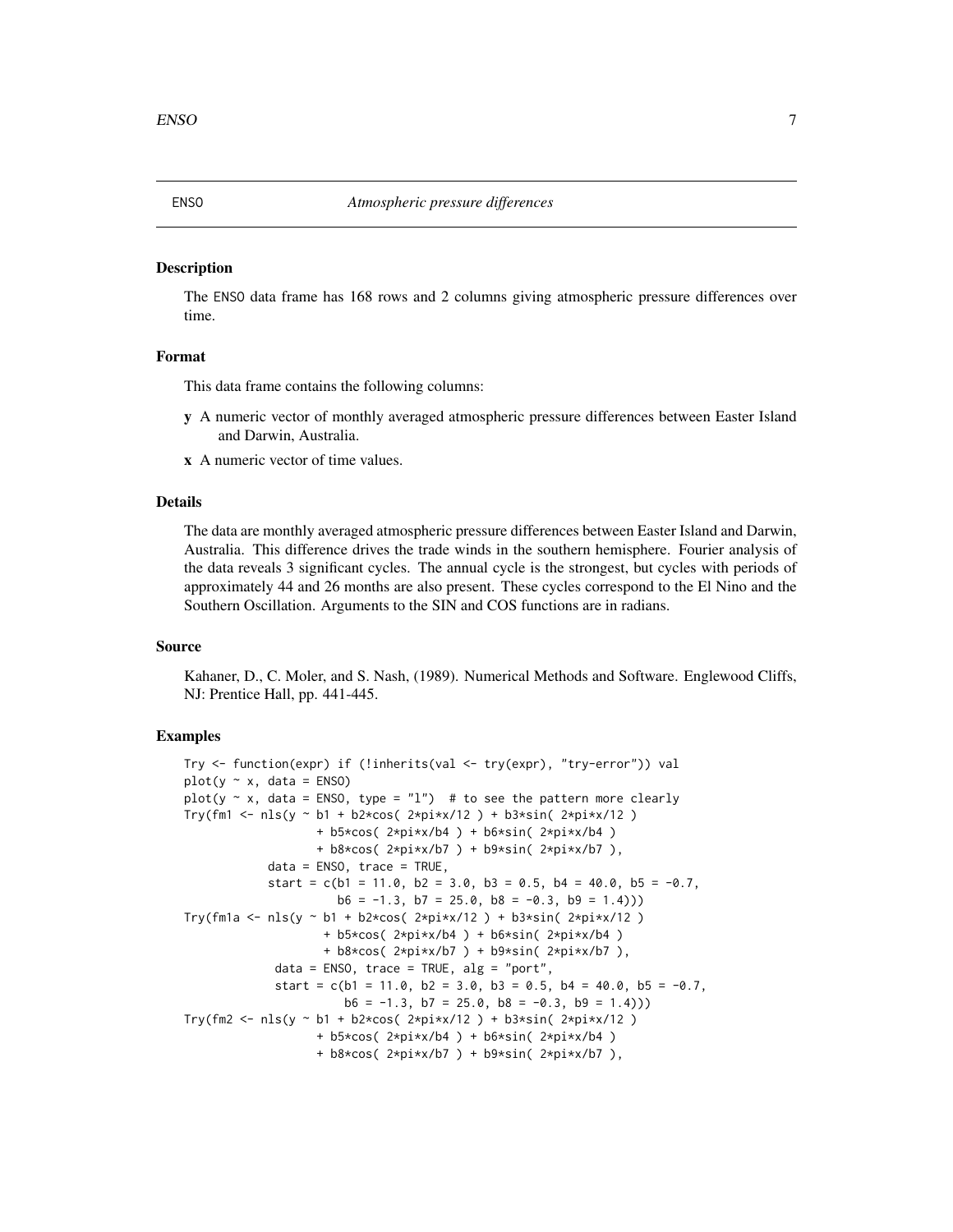<span id="page-7-0"></span>8 Gauss1

```
data = ENSO, trace = TRUE,
           start = c(b1 = 10.0, b2 = 3.0, b3 = 0.5, b4 = 44.0, b5 = -1.5,b6 = 0.5, b7 = 26.0, b8 = -0.1, b9 = 1.5))
Try(fm2a <- nls(y ~ b1 + b2*cos( 2*pi*x/12 ) + b3*sin( 2*pi*x/12 )
                   + b5*cos( 2*pi*x/b4 ) + b6*sin( 2*pi*x/b4 )
                    + b8*cos( 2*pi*x/b7 ) + b9*sin( 2*pi*x/b7 ),
            data = ENSO, trace = TRUE, alg = "port",start = c(b1 = 10.0, b2 = 3.0, b3 = 0.5, b4 = 44.0, b5 = -1.5,b6 = 0.5, b7 = 26.0, b8 = -0.1, b9 = 1.5))
Try(fm3 <- nls(y ~ cbind(1, cos( 2*pi*x/12 ), sin( 2*pi*x/12 ), cos( 2*pi*x/b4 ),
                     sin( 2*pi*x/b4 ), cos( 2*pi*x/b7 ), sin( 2*pi*x/b7 )),
           data = ENSO, trace = TRUE,
           start = c(b4 = 40.0, b7 = 25.0), algorithm = "plinear"))
Try(fm4 <- nls(y ~ cbind(1, cos( 2*pi*x/12 ), sin( 2*pi*x/12 ), cos( 2*pi*x/b4 ),
                    sin( 2*pi*x/b4 ), cos( 2*pi*x/b7 ), sin( 2*pi*x/b7 )),
           data = ENSO, trace = TRUE,
           start = c(b4 = 44.0, b7 = 26.0), algorithm = "plinear"))
```
Gauss1 *Generated data*

# **Description**

The Gauss1 data frame has 250 rows and 2 columns of generated data.

#### Format

This data frame contains the following columns:

- y A numeric vector of generated responses.
- x A numeric vector of generated input values.

# Details

The data are generated data with two well-separated Gaussians on a decaying exponential baseline plus normally distributed zero-mean noise with variance = 6.25.

# Source

Rust, B., NIST (1996).

```
Try <- function(expr) if (!inherits(val <- try(expr), "try-error")) val
plot(y \sim x, data = Gauss1)Try(fm1 <- nls(y ~ b1*exp( -b2*x ) + b3*exp( -(x-b4)**2 / b5**2 )
              + b6*exp(- (x-b7)*2 / b8**2), data = Gauss1, trace = TRUE,
           start = c(b1 = 97.0, b2 = 0.009, b3 = 100.0, b4 = 65.0, b5 = 20.0,b6 = 70.0, b7 = 178., b8 = 16.5)Try(fm1a <- nls(y ~ b1*exp( -b2*x ) + b3*exp( -(x-b4)**2 / b5**2 )
```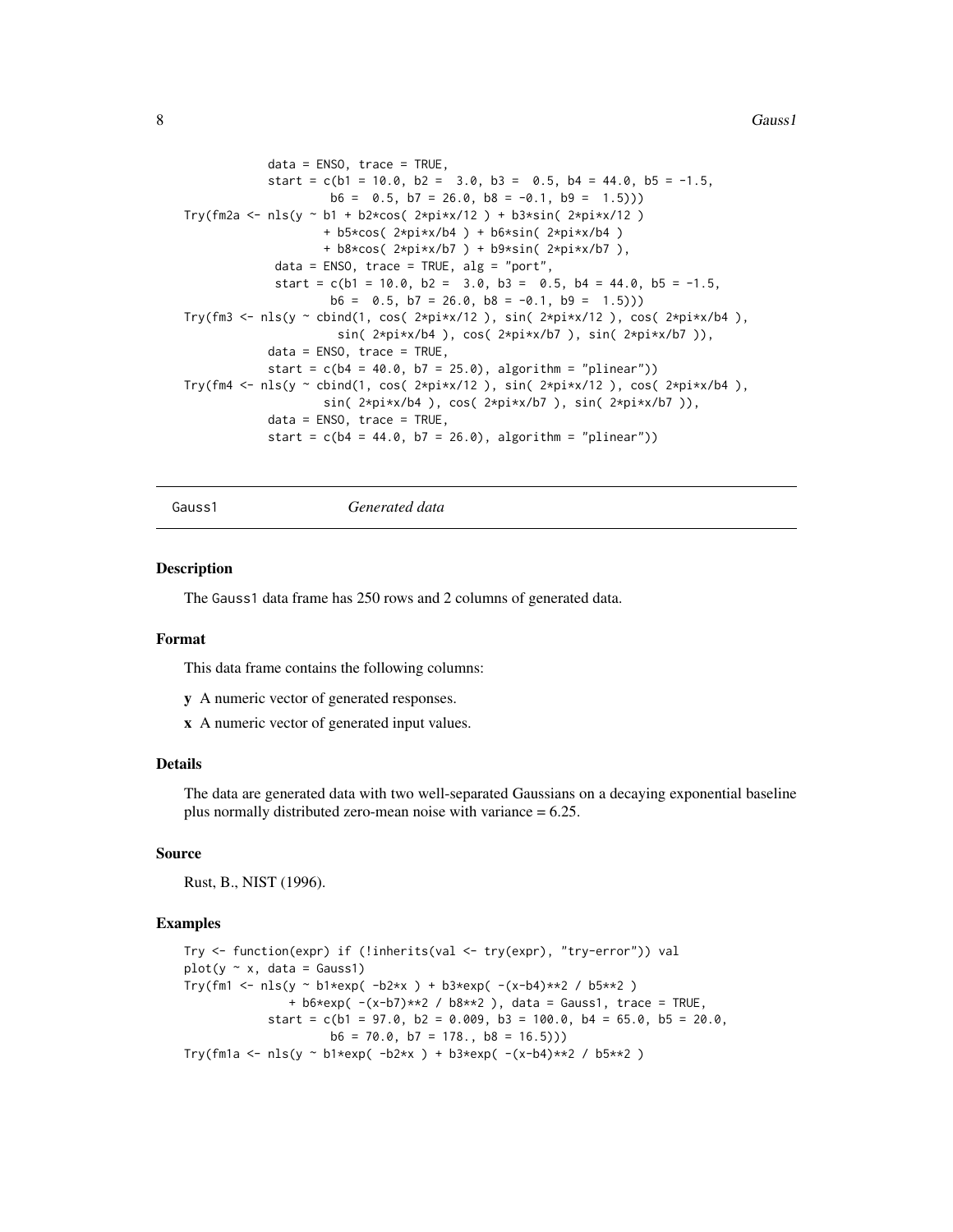#### <span id="page-8-0"></span> $Gauss2$  9

```
+ b6*exp( -(x-b7)*2 / b8**2 ), data = Gauss1, trace = TRUE,
             start = c(b1 = 97.0, b2 = 0.009, b3 = 100.0, b4 = 65.0, b5 = 20.0,b6 = 70.0, b7 = 178., b8 = 16.5), a1g = "port")Try(fm2 <- nls(y ~ b1*exp( -b2*x ) + b3*exp( -(x-b4)**2 / b5**2 )
               + b6*exp(- (x-b7)*2 / b8**2 ), data = Gauss1, trace = TRUE,
           start = c(b1 = 94.0, b2 = 0.0105, b3 = 99.0, b4 = 63.0, b5 = 25.0,b6 = 71.0, b7 = 180.0, b8 = 20.0)Try(fm2a <- nls(y ~ b1*exp( -b2*x ) + b3*exp( -(x-b4)**2 / b5**2 )
              + b6*exp( -(x-b7)**2 / b8**2 ), data = Gauss1, trace = TRUE,
           start = c(b1 = 94.0, b2 = 0.0105, b3 = 99.0, b4 = 63.0, b5 = 25.0,b6 = 71.0, b7 = 180.0, b8 = 20.0), a1g = "port")Try(fm3 \leq nls(y \leq bind(exp(-b2*x), exp(-(x-b4)*x2/b5*x2), exp(-(x-b7)*x2/b8*x2)),data = Gauss1, trace = TRUE,start = c(b2 = 0.009, b4 = 65.0, b5 = 20.0, b7 = 178., b8 = 16.5),
           algorithm = "plinear"))
Try(fm4 <- nls(y ~ cbind(exp(-b2*x), exp(-(x-b4)**2/b5**2), exp(-(x-b7)**2/b8**2)),
           data = Gauss1, trace = TRUE,
           start = c(b2 = 0.0105, b4 = 63.0, b5 = 25.0, b7 = 180., b8 = 20.0),
           algorithm = "plinear"))
```
Gauss2 *Generated data*

#### **Description**

The Gauss2 data frame has 250 rows and 2 columns giving

#### Format

This data frame contains the following columns:

- y A numeric vector of generated response values.
- x A numeric vector of generated input values.

# Details

The data are two slightly-blended Gaussians on a decaying exponential baseline plus normally distributed zero-mean noise with variance  $= 6.25$ .

# Source

Rust, B., NIST (1996)

```
Try <- function(expr) if (!inherits(val <- try(expr), "try-error")) val
plot(y \sim x, data = Gauss2)Try(fm1 <- nls(y ~ b1*exp( -b2*x ) + b3*exp( -(x-b4)**2 / b5**2 )
               + b6*exp( -(x-b7)*2 / b8**2 ), data = Gauss2, trace = TRUE,
           start = c(b1 = 96, b2 = 0.009, b3 = 103, b4 = 106, b5 = 18,
```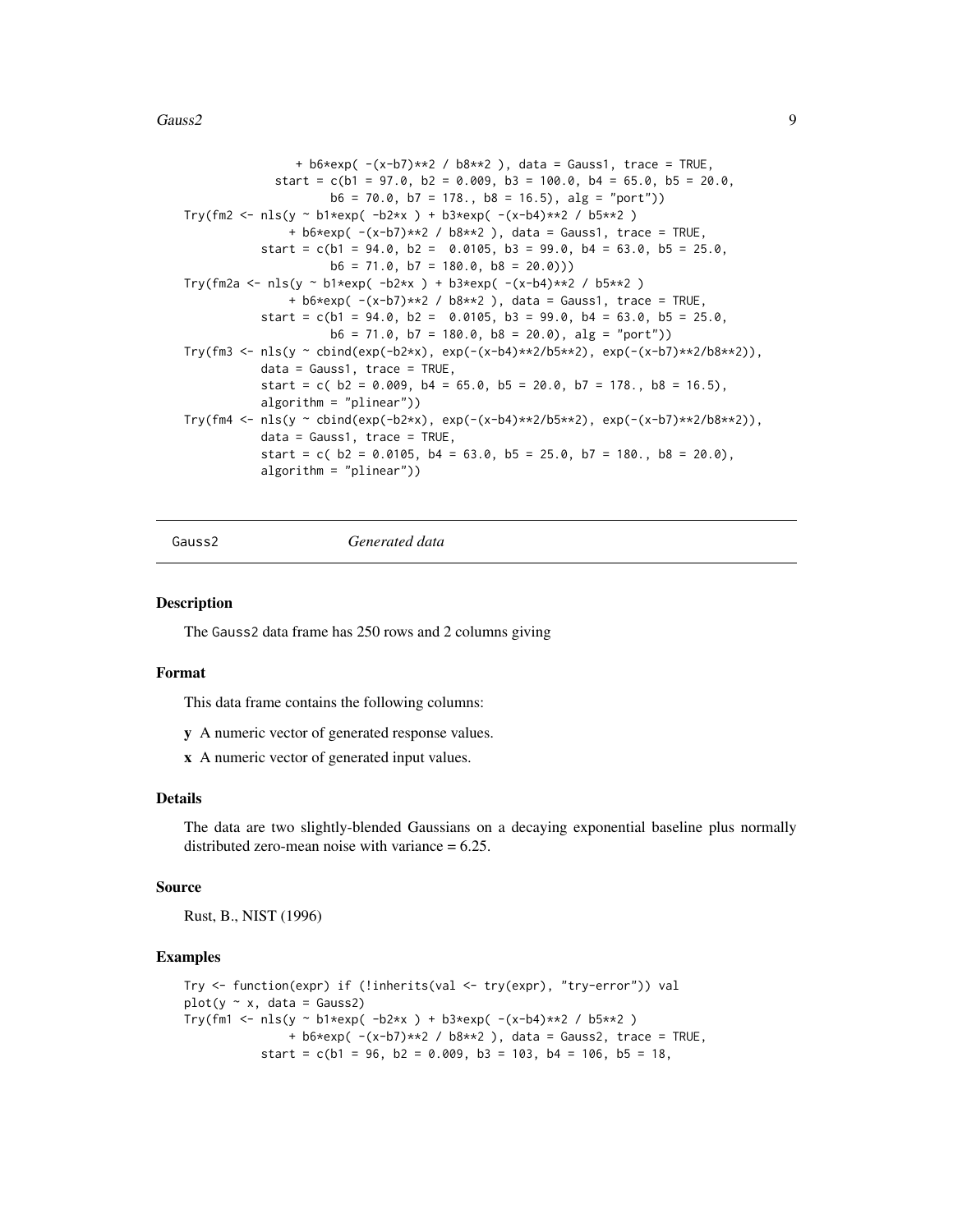```
b6 = 72, b7 = 151, b8 = 18))
Try(fm1a <- nls(y ~ b1*exp( -b2*x ) + b3*exp( -(x-b4)**2 / b5**2 )
               + b6*exp( -(x-b7)**2 / b8**2 ), data = Gauss2, trace = TRUE,
             start = c(b1 = 96, b2 = 0.009, b3 = 103, b4 = 106, b5 = 18,b6 = 72, b7 = 151, b8 = 18), a1g = "port")Try(fm2 <- nls(y ~ b1*exp( -b2*x ) + b3*exp( -(x-b4)**2 / b5**2 )
              + b6*exp(- (x-b7)*2 / b8**2 ), data = Gauss2, trace = TRUE,
           start = c(b1 = 98, b2 = 0.0105, b3 = 103, b4 = 105, b5 = 20,b6 = 73, b7 = 150, b8 = 20))
Try(fm2a <- nls(y ~ b1*exp( -b2*x ) + b3*exp( -(x-b4)**2 / b5**2 )
               + b6*exp( -(x-b7)**2 / b8**2 ), data = Gauss2, trace = TRUE,
           start = c(b1 = 98, b2 = 0.0105, b3 = 103, b4 = 105, b5 = 20,b6 = 73, b7 = 150, b8 = 20), a1g = "port")Try(fm3 <- nls(y ~ cbind(exp(-b2*x), exp(-(x-b4)**2/b5**2), exp(-(x-b7)**2/b8**2)),
           data = Gauss2, trace = TRUE,
           start = c(b2 = 0.009, b4 = 106, b5 = 18, b7 = 151, b8 = 18),
           algorithm = "plinear"))
Try(fmA \leftarrow nls(y \sim child(exp(-b2*x), exp(-(x-b4)*x2/b5*x2), exp(-(x-b7)*x2/b8*x2)),data = Gauss2, trace = TRUE,
           start = c(b2 = 0.0105, b4 = 105, b5 = 20, b7 = 150, b8 = 20),
           algorithm = "plinear"))
```
Gauss3 *Generated data*

#### Description

The Gauss3 data frame has 250 rows and 2 columns giving generated data of Gaussian peaks with a decaying exponential background.

#### Format

This data frame contains the following columns:

- y A numeric vector of generated responses.
- x A numeric vector of generated inputs.

# Details

The data are two strongly-blended Gaussians on a decaying exponential baseline plus normally distributed zero-mean noise with variance  $= 6.25$ .

# Source

Rust, B., NIST (1996).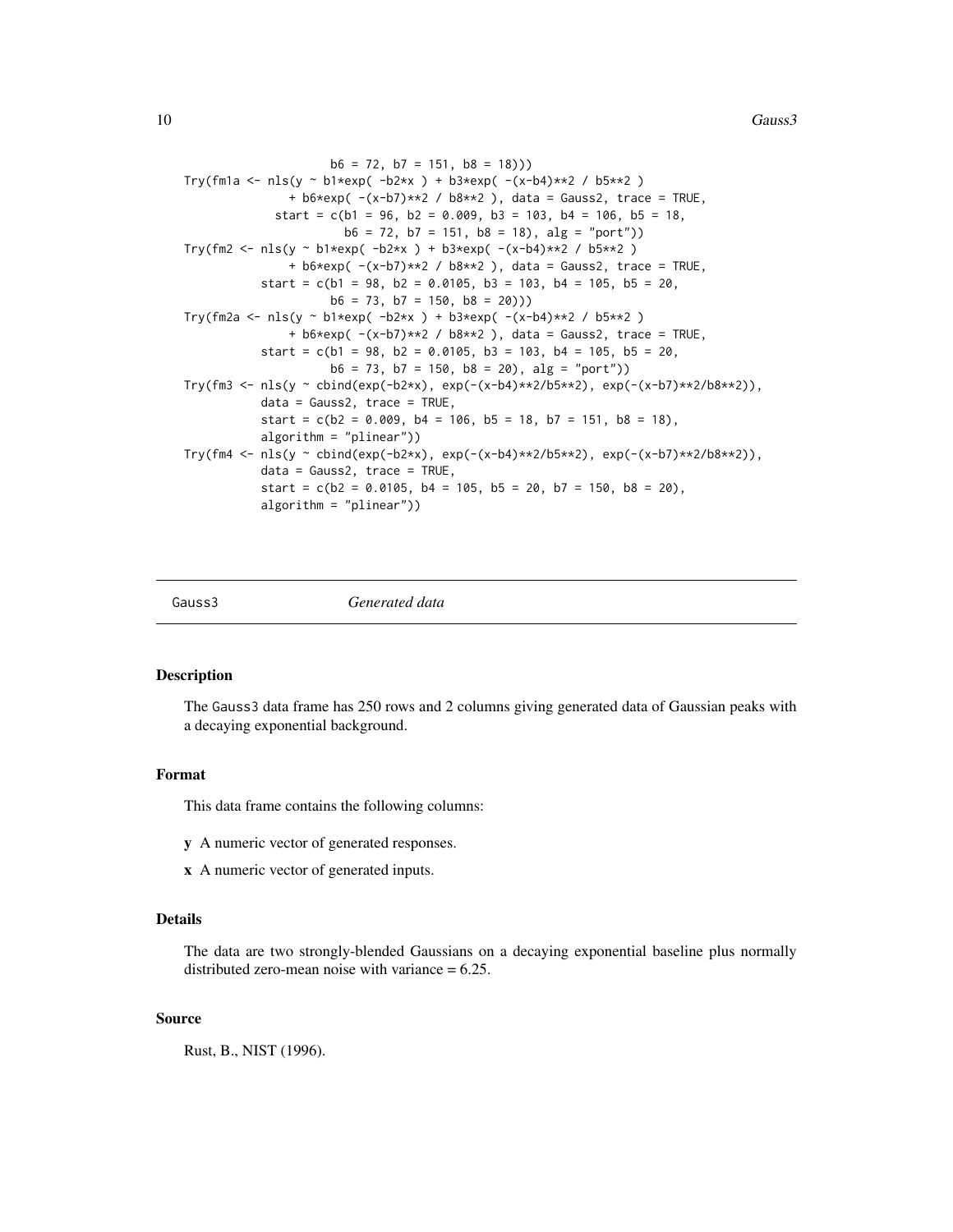#### <span id="page-10-0"></span> $Hahn1$  11

# Examples

```
Try <- function(expr) if (!inherits(val <- try(expr), "try-error")) val
plot(y \sim x, data = Gauss3)Try(fm1 < - nls(y \sim b1*exp(-b2*x) + b3*exp(-(x-b4)*2 / b5*x2))+ b6*exp( -(x-b7)**2 / b8**2 ), data = Gauss3, trace = TRUE,
           start = c(b1 = 94.9, b2 = 0.009, b3 = 90.1, b4 = 113, b5 = 20,b6 = 73.8, b7 = 140, b8 = 20))
Try(fm1a <- nls(y ~ b1*exp( -b2*x ) + b3*exp( -(x-b4)**2 / b5**2 )
                + b6*exp( -(x-b7)**2 / b8**2 ), data = Gauss3, trace = TRUE,
            start = c(b1 = 94.9, b2 = 0.009, b3 = 90.1, b4 = 113, b5 = 20,b6 = 73.8, b7 = 140, b8 = 20), a1g = "port")Try(fm2 <- nls(y ~ b1*exp( -b2*x ) + b3*exp( -(x-b4)**2 / b5**2 )
               + b6*exp(- (x-b7)*2 / b8**2 ), data = Gauss3, trace = TRUE,
           start = c(b1 = 96, b2 = 0.0096, b3 = 80, b4 = 110, b5 = 25,b6 = 74, b7 = 139, b8 = 25))
Try(fm2a <- nls(y ~ b1*exp( -b2*x ) + b3*exp( -(x-b4)**2 / b5**2 )
               + b6*exp( -(x-b7)**2 / b8**2 ), data = Gauss3, trace = TRUE,
           start = c(b1 = 96, b2 = 0.0096, b3 = 80, b4 = 110, b5 = 25,b6 = 74, b7 = 139, b8 = 25), a1g = "port")Try(fm3 <- nls(y ~ cbind(exp(-b2*x), exp(-(x-b4)**2/b5**2), exp(-(x-b7)**2/b8**2)),
           data = Gauss3, trace = TRUE,
           start = c(b2 = 0.009, b4 = 113, b5 = 20, b7 = 140, b8 = 20),
           algorithm = "plinear"))
Try(fmA \leftarrow nls(y \sim child(exp(-b2*x), exp(-(x-b4)*x2/b5*x2), exp(-(x-b7)*x2/b8*x2)),data = Gauss3, trace = TRUE,
           start = c(b2 = 0.0096, b4 = 110, b5 = 25, b7 = 139, b8 = 25),
           algorithm = "plinear"))
```
Hahn1 *Thermal expansion data*

#### **Description**

The Hahn1 data frame has 236 rows and 2 columns of data from a study on the thermal expansion of copper.

# Format

This data frame contains the following columns:

- y A numeric vector of values of the coefficient of thermal expansion.
- x A numeric vector of temperatures (K).

# Details

These data are the result of a NIST study involving the thermal expansion of copper. The response variable is the coefficient of thermal expansion, and the predictor variable is temperature in degrees Kelvin.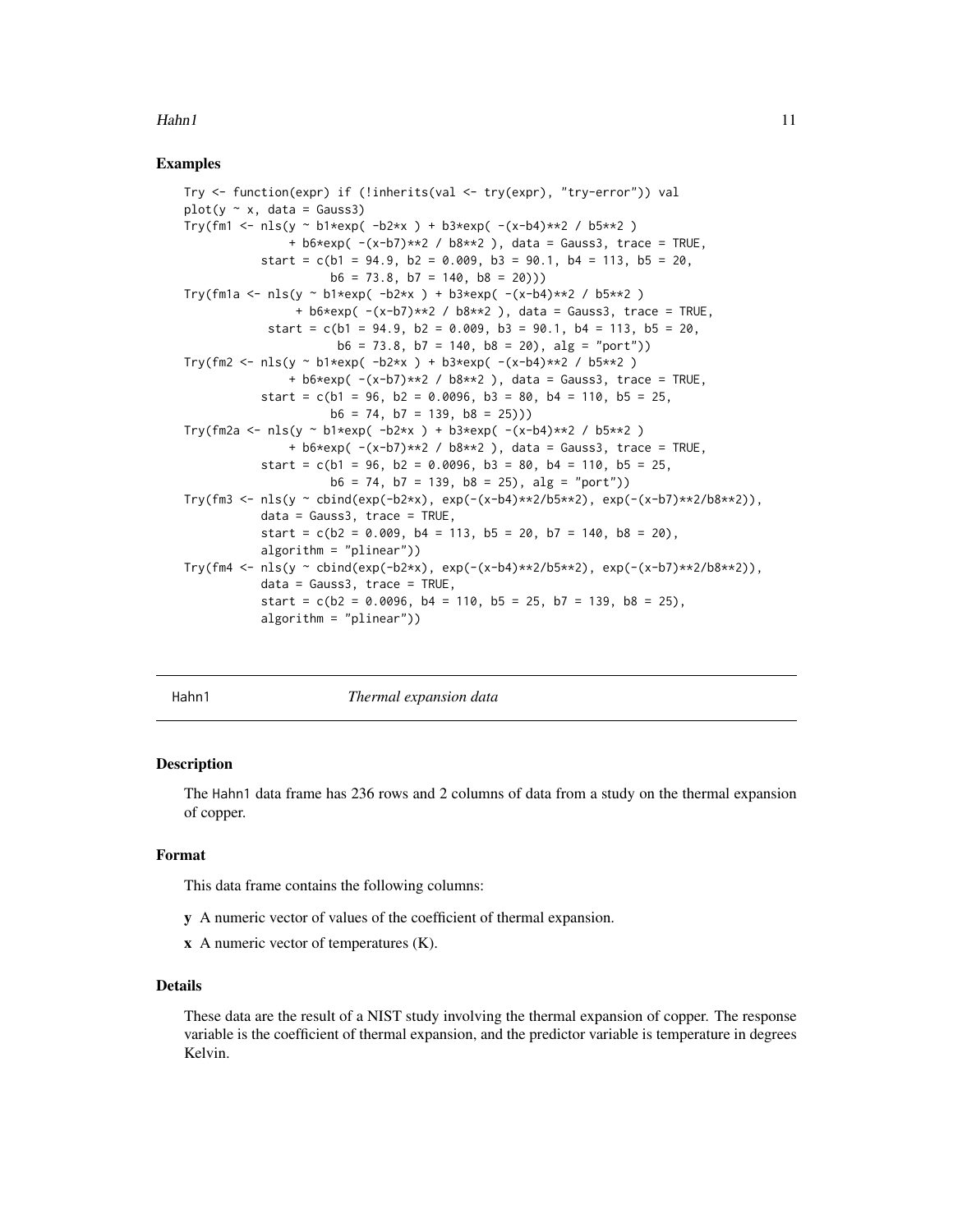# <span id="page-11-0"></span>Source

Hahn, T., NIST (197?). Copper Thermal Expansion Study.

# Examples

```
Try <- function(expr) if (!inherits(val <- try(expr), "try-error")) val
plot(y \sim x, data = Hahn1)Try(fm1 <- nls(y ~ (b1+b2*x+b3*x**2+b4*x**3) / (1+b5*x+b6*x**2+b7*x**3),
          data = Hahn1, trace = TRUE,
          start = c(b1 = 10, b2 = -1, b3 = 0.05,b4 = -0.00001, b5 = -0.05, b6 = 0.001, b7 = -0.000001))
Try(fm1a <- nls(y ~ (b1+b2*x+b3*x**2+b4*x**3) / (1+b5*x+b6*x**2+b7*x**3),
          data = Hahn1, trace = TRUE, alg = "port",
           start = c(b1 = 10, b2 = -1, b3 = 0.05,b4 = -0.00001, b5 = -0.05, b6 = 0.001, b7 = -0.000001))
Try(fm2 <- nls(y ~ (b1+b2*x+b3*x**2+b4*x**3) / (1+b5*x+b6*x**2+b7*x**3),
          data = Hahn1, trace = TRUE,
           start = c(b1 = 1, b2 = -0.1, b3 = 0.005, b4 = -0.000001,b5 = -0.005, b6 = 0.0001, b7 = -0.0000001)Try(fm2a <- nls(y ~ (b1+b2*x+b3*x**2+b4*x**3) / (1+b5*x+b6*x**2+b7*x**3),
            data = Hahn1, trace = TRUE, alg = "port",
           start = c(b1 = 1, b2 = -0.1, b3 = 0.005, b4 = -0.000001,b5 = -0.005, b6 = 0.0001, b7 = -0.0000001))
Try(fm3 <- nls(y ~ cbind(1, x, x^2, x^3)/(1+x*(b5+x*(b6+x*b7))),
          data = Hahn1, trace = TRUE, algorithm = "plinear",
          start = c(b5 = -0.05, b6 = 0.001, b7 = -0.000001))Try(fm4 <- nls(y ~ cbind(1, x, x^2, x^3)/(1+x*(b5+x*(b6+x*b7))),
          data = Hahn1, trace = TRUE, algorithm = "plinear",
           start = c(b5 = -0.005, b6 = 0.0001, b7 = -0.0000001))
```
Kirby2 *Microscope line width standards*

#### **Description**

The Kirby2 data frame has 151 rows and 2 columns of data from an NIST study on scanning electron microscope line width standards.

#### Format

This data frame contains the following columns:

- y A numeric vector of response values.
- x A numeric vector of input values.

#### Details

These data are the result of a NIST study involving scanning electron microscope line with standards.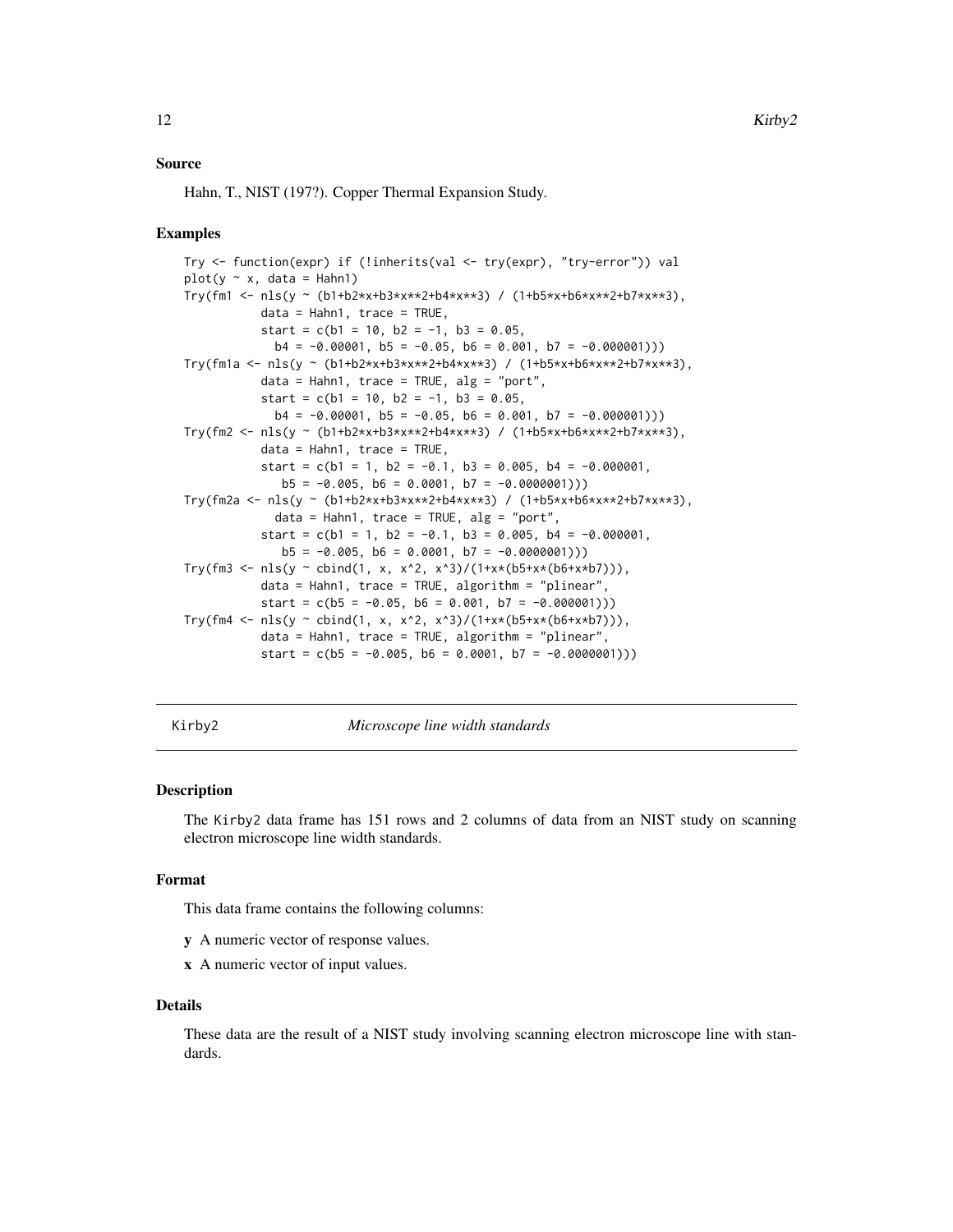#### <span id="page-12-0"></span> $Lanczos1$  13

# Source

Kirby, R., NIST (197?). Scanning electron microscope line width standards.

#### Examples

```
Try <- function(expr) if (!inherits(val <- try(expr), "try-error")) val
plot(y \sim x, data = Kirby2)Try(fm1 <- nls(y ~ (b1 + b2*x + b3*x**2) / (1 + b4*x + b5*x**2),
          data = King2, trace = TRUE,
           start = c(b1 = 2, b2 = -0.1, b3 = 0.003,b4 = -0.001, b5 = 0.00001))Try(fm1a \leq nls(y \leq (b1 + b2*x + b3*x*x)) / (1 + b4*x + b5*x*x),data = Kirby2, trace = TRUE, alg = "port",
           start = c(b1 = 2, b2 = -0.1, b3 = 0.003,b4 = -0.001, b5 = 0.00001))
Try(fm2 <- nls(y ~ (b1 + b2*x + b3*x**2) / (1 + b4*x + b5*x**2),
          data = Kirby2, trace = TRUE,
           start = c(b1 = 1.5, b2 = -0.15, b3 = 0.0025,b4 = -0.0015, b5 = 0.00002))
Try(fm2a <- nls(y ~ (b1 + b2*x + b3*x**2) / (1 + b4*x + b5*x**2),
            data = King2, trace = TRUE, alg = "port",start = c(b1 = 1.5, b2 = -0.15, b3 = 0.0025,b4 = -0.0015, b5 = 0.00002))
Try(fm3 <- nls(y ~ cbind(1, x, x**2)/(1 + x*(b4 + b5*x)),
          data = Kirby2, trace = TRUE, algorithm = "plinear",
          start = c(b4 = -0.001, b5 = 0.00001))Try(fm4 <- nls(y ~ cbind(1, x, x**2)/(1 + x*(b4 + b5*x)),
          data = Kirby2, trace = TRUE, algorithm = "plinear",
           start = c(b4 = -0.0015, b5 = 0.00002))
```
Lanczos1 *Generated data*

#### Description

The Lanczos1 data frame has 24 rows and 2 columns of generated data.

#### Format

This data frame contains the following columns:

- y A numeric vector of generated responses.
- x A numeric vector of generated input values

#### Details

```
These data are taken from an example discussed in Lanczos (1956). The data were generated to 14-
digits of accuracy using f(x) = 0.0951*exp(-x) + 0.8607*exp(-3*x) + 1.5576*exp(-5*x).
```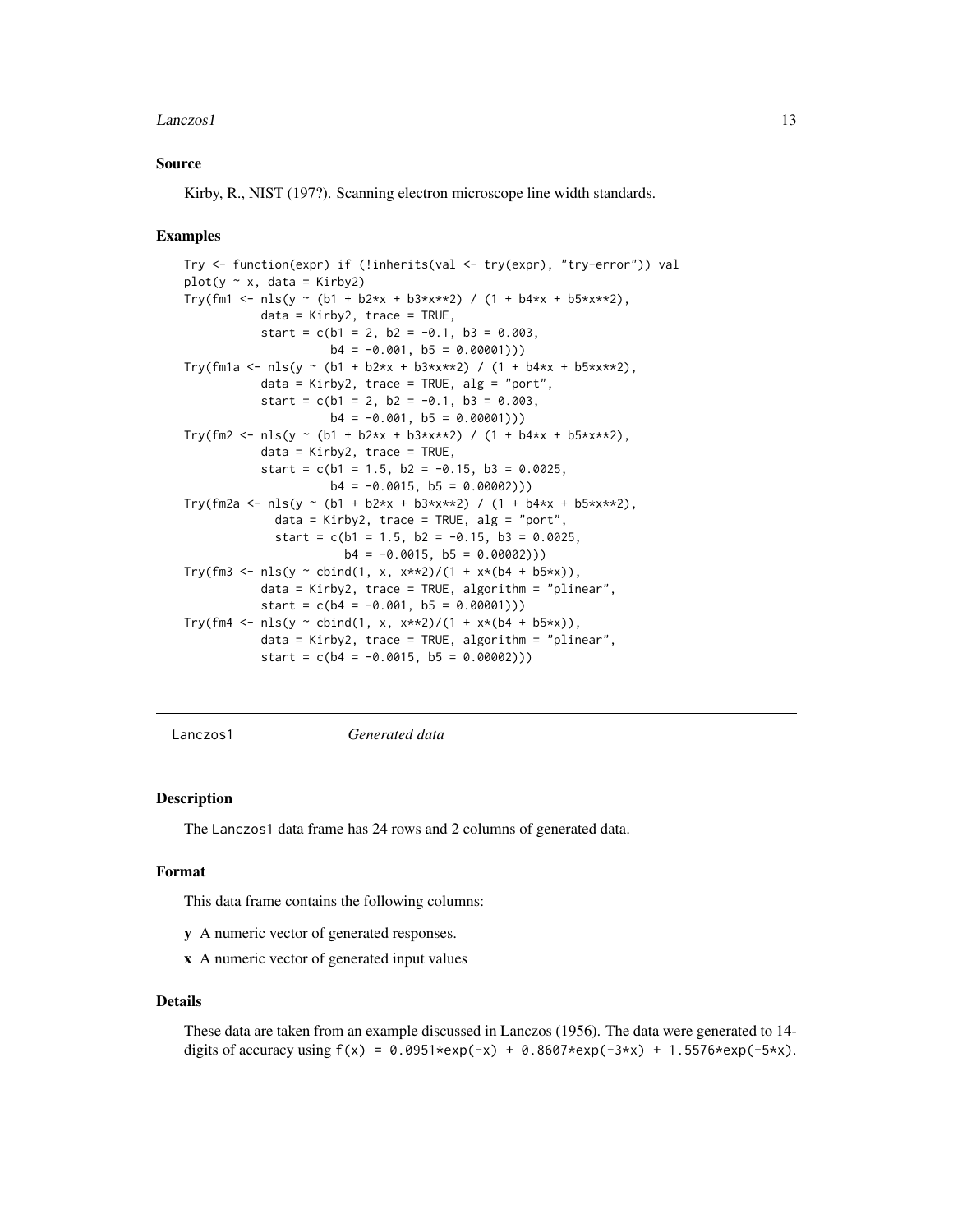# <span id="page-13-0"></span>Source

Lanczos, C. (1956). Applied Analysis. Englewood Cliffs, NJ: Prentice Hall, pp. 272-280.

#### Examples

```
Try <- function(expr) if (!inherits(val <- try(expr), "try-error")) val
plot(y \sim x, data = Lanczos1)## plot on log scale to see the apparent number of exponential terms
plot(y \sim x, data = Lanczos1, log = "y")
## data are an exact fit so the convergence criterion fails
Try(fm1 <- nls(y \sim b1*exp(-b2*x) + b3*exp(-b4*x) + b5*exp(-b6*x),
           data = Lanczos1, trace = TRUE,start = c(b1 = 1.2, b2 = 0.3, b3 = 5.6, b4 = 5.5,b5 = 6.5, b6 = 7.6))
Try(fm1a \leq nls(y \leq bl*exp(-b2*x) + b3*exp(-b4*x) + b5*exp(-b6*x),data = Lanczos1, trace = TRUE, alg = "port",start = c(b1 = 1.2, b2 = 0.3, b3 = 5.6,b4 = 5.5, b5 = 6.5, b6 = 7.6))
## data are an exact fit so the convergence criterion fails
Try(fm2 \leq nls(y \leq b1*exp(-b2*x) + b3*exp(-b4*x) + b5*exp(-b6*x),data = Lanczos1, trace = TRUE,
           start = c(b1 = 0.5, b2 = 0.7, b3 = 3.6, b4 = 4.2,b5 = 4, b6 = 6.3))
Try(fm2a <- nls(y ~ b1*exp(-b2*x) + b3*exp(-b4*x) + b5*exp(-b6*x),
                data = Lanczos1, trace = TRUE, alg = "port",start = c(b1 = 0.5, b2 = 0.7, b3 = 3.6,b4 = 4.2, b5 = 4, b6 = 6.3))
## data are an exact fit so the convergence criterion fails
Try(fm3 <- nls(y \sim exp(outer(x,-c(b2, b4, b6))),
               data = Lanczos1, trace = TRUE, algorithm = "plinear",
               start = c(b2 = 0.3, b4 = 5.5, b6 = 7.6))## data are an exact fit so the convergence criterion fails
Try(fm4 <- nls(y \sim exp(outr(x,-c(b2, b4, b6))),
               data = Lanczos1, trace = TRUE, algorithm = "plinear",
               start = c(b2 = 0.7, b4 = 4.2, b6 = 6.3))
```
Lanczos2 *Generated data*

#### **Description**

The Lanczos2 data frame has 24 rows and 2 columns of generated data.

#### Format

This data frame contains the following columns:

y A numeric vector of generated responses.

x A numeric vector of generated input values.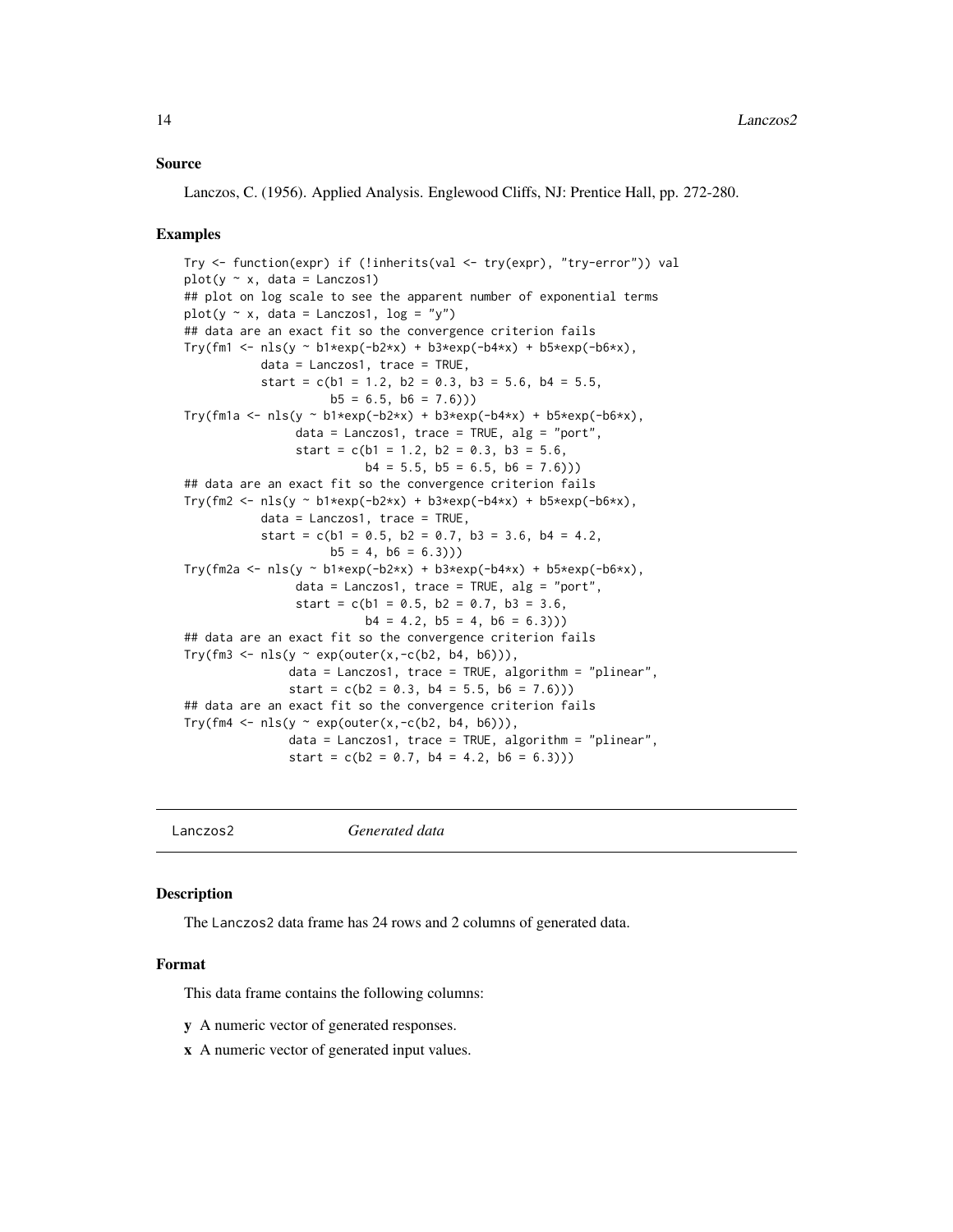# Lanczos2 15

# Details

These data are taken from an example discussed in Lanczos (1956). The data were generated to 6 digits of accuracy using  $f(x) = 0.0951*exp(-x) + 0.8607*exp(-3*x) + 1.5576*exp(-5*x)$ .

# Source

Lanczos, C. (1956). Applied Analysis. Englewood Cliffs, NJ: Prentice Hall, pp. 272-280.

```
Try <- function(expr) if (!inherits(val <- try(expr), "try-error")) val
plot(y \sim x, data = Lanczos2)## plot log response to see the number of exponential terms
plot(y \sim x, data = Lanczos2, log = "y")## Numerical derivatives do not produce sufficient accuracy to converge
Try(fm1 <- nls(y \sim b1*exp(-b2*x) + b3*exp(-b4*x) + b5*exp(-b6*x),
           data = Lanczos2, trace = TRUE,
           start = c(b1 = 1.2, b2 = 0.3, b3 = 5.6, b4 = 5.5,b5 = 6.5, b6 = 7.6))
Try(fm1a <- nls(y ~ b1*exp(-b2*x) + b3*exp(-b4*x) + b5*exp(-b6*x),
           data = Lanczos2, trace = TRUE, alg = "port",start = c(b1 = 1.2, b2 = 0.3, b3 = 5.6, b4 = 5.5,b5 = 6.5, b6 = 7.6))
## Numerical derivatives do not produce sufficient accuracy to converge
Try(fm2 <- nls(y \sim bl*exp(-b2*x) + b3*exp(-b4*x) + b5*exp(-b6*x),
           data = Lanczos2, trace = TRUE,
           start = c(b1 = 0.5, b2 = 0.7, b3 = 3.6, b4 = 4.2,b5 = 4, b6 = 6.3)
Try(fm2a <- nls(y ~ b1*exp(-b2*x) + b3*exp(-b4*x) + b5*exp(-b6*x),
           data = Lanczos2, trace = TRUE, alg = "port",start = c(b1 = 0.5, b2 = 0.7, b3 = 3.6, b4 = 4.2,b5 = 4, b6 = 6.3))
## Numerical derivatives do not produce sufficient accuracy to converge
Try(fm3 <- nls(y \sim exp(outr(x,-c(b2, b4, b6))),
           data = Lanczos2, trace = TRUE, algorithm = "plinear",
           start = c(b2 = 0.3, b4 = 5.5, b6 = 7.6))## Numerical derivatives do not produce sufficient accuracy to converge
Try(fm4 <- nls(y ~ exp(outer(x,-c(b2, b4, b6))),
           data = Lanczos2, trace = TRUE, algorithm = "plinear",
           start = c(b2 = 0.7, b4 = 4.2, b6 = 6.3))## Use analytic derivatives
Lanczos <- deriv(~ b1*exp(-b2*x) + b3*exp(-b4*x) + b5*exp(-b6*x),
                 paste("b", 1:6, sep = ""),
                 function(x, b1, b2, b3, b4, b5, b6){})Try(fm5 <- nls(y \sim Lanczos(x, b1, b2, b3, b4, b5, b6),
           data = Lanczos2, trace = TRUE,
           start = c(b1 = 1.2, b2 = 0.3, b3 = 5.6, b4 = 5.5,b5 = 6.5, b6 = 7.6))
Try(fm5a \leq nls(y \sim Lanczos(x, b1, b2, b3, b4, b5, b6),
           data = Lanczos2, trace = TRUE, alg = "port",start = c(b1 = 1.2, b2 = 0.3, b3 = 5.6, b4 = 5.5,b5 = 6.5, b6 = 7.6))
```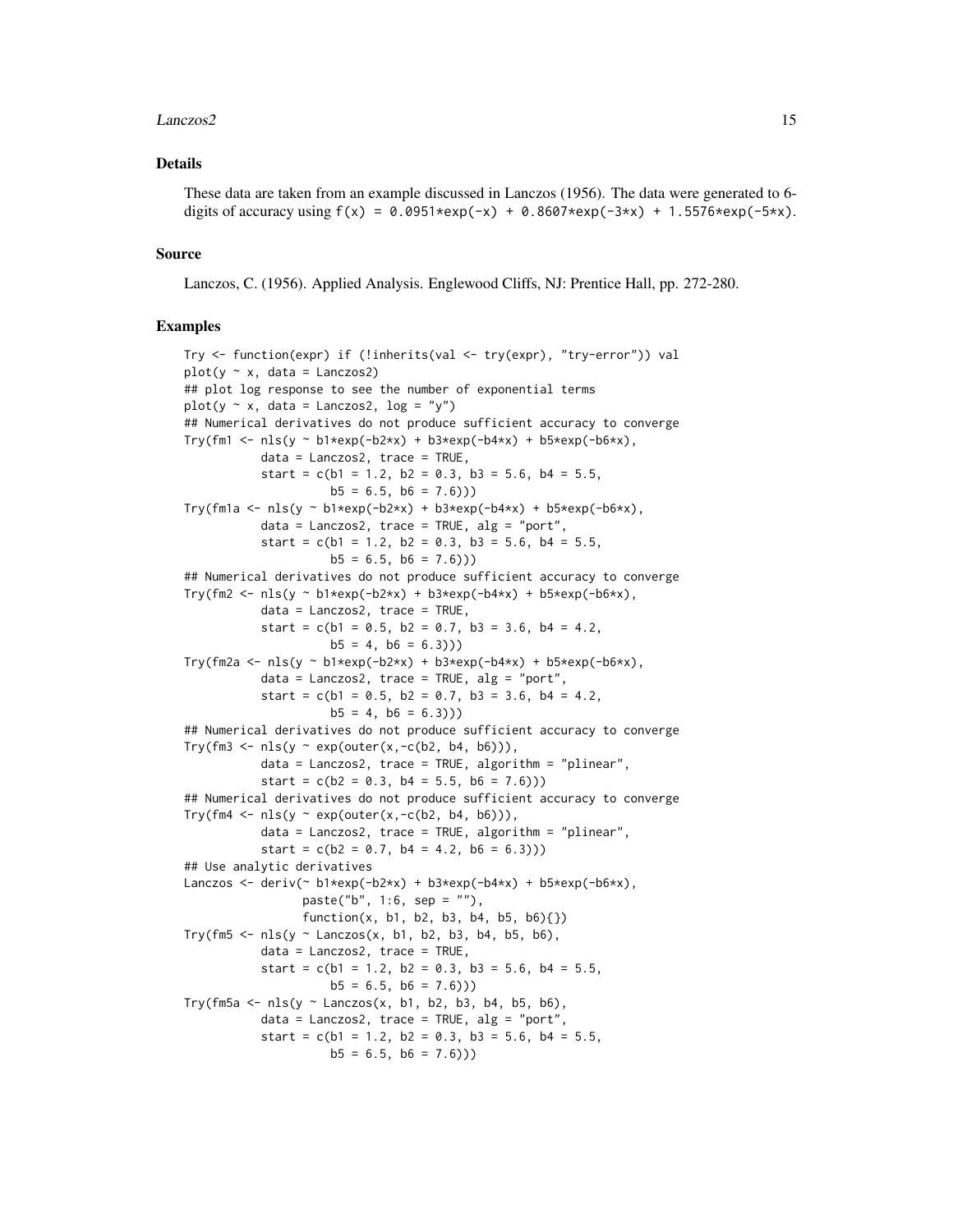```
Try(fm6 \leq nls(y \sim Lanczos(x, b1, b2, b3, b4, b5, b6),
           data = Lanczos2, trace = TRUE,
           start = c(b1 = 0.5, b2 = 0.7, b3 = 3.6, b4 = 4.2,b5 = 4, b6 = 6.3))
Try(fm6a \leq nls(y \sim Lanczos(x, b1, b2, b3, b4, b5, b6),
           data = Lanczos2, trace = TRUE, alg = "port",
           start = c(b1 = 0.5, b2 = 0.7, b3 = 3.6, b4 = 4.2,b5 = 4, b6 = 6.3))
```
Lanczos3 *Generated data*

# **Description**

The Lanczos3 data frame has 24 rows and 2 columns of generated data.

# Format

This data frame contains the following columns:

- y A numeric vector of generated responses.
- x A numeric vector of generated input values.

#### Details

These data are taken from an example discussed in Lanczos (1956). The data were generated to 5 digits of accuracy using  $f(x) = 0.0951*exp(-x) + 0.8607*exp(-3*x) + 1.5576*exp(-5*x)$ .

# Source

Lanczos, C. (1956). Applied Analysis. Englewood Cliffs, NJ: Prentice Hall, pp. 272-280.

```
Try <- function(expr) if (!inherits(val <- try(expr), "try-error")) val
plot(y \sim x, data = Lanczos3)## plot log response to see the number of exponential terms
plot(y \sim x, data = Lanczos3, log = "y")Try(fm1 <- nls(y \sim b1*exp(-b2*x) + b3*exp(-b4*x) + b5*exp(-b6*x),
           data = Lanczos3, trace = TRUE,
           start = c(b1 = 1.2, b2 = 0.3, b3 = 5.6, b4 = 5.5,b5 = 6.5, b6 = 7.6))
Try(fm1a <- nls(y ~ b1*exp(-b2*x) + b3*exp(-b4*x) + b5*exp(-b6*x),
           data = Lanczos3, trace = TRUE, alg = "port",start = c(b1 = 1.2, b2 = 0.3, b3 = 5.6, b4 = 5.5,b5 = 6.5, b6 = 7.6))
Try(fm2 <- nls(y ~ b1*exp(-b2*x) + b3*exp(-b4*x) + b5*exp(-b6*x),
           data = Lanczos3, trace = TRUE,
           start = c(b1 = 0.5, b2 = 0.7, b3 = 3.6, b4 = 4.2,b5 = 4, b6 = 6.3))
```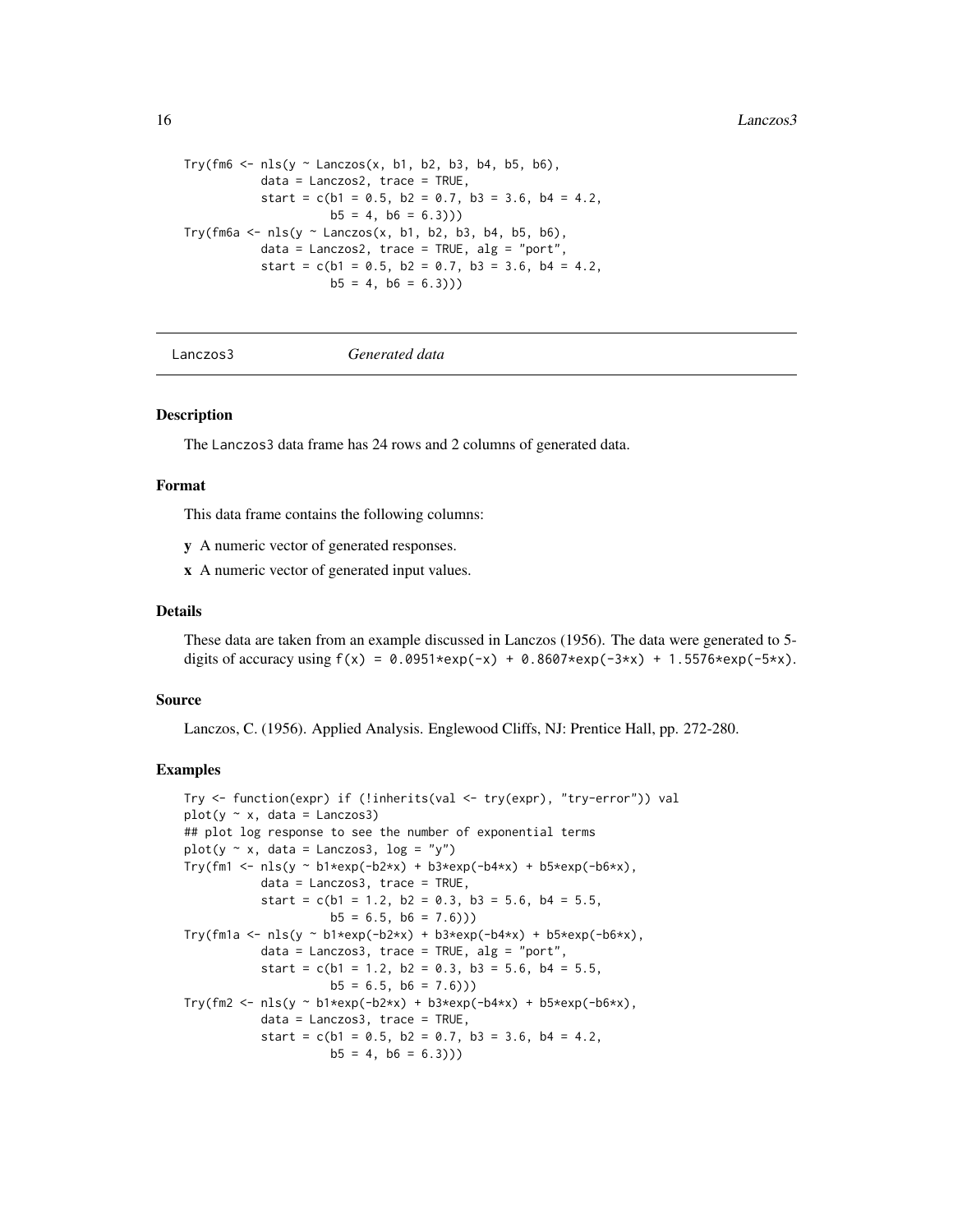```
Try(fm2a <- nls(y ~ b1*exp(-b2*x) + b3*exp(-b4*x) + b5*exp(-b6*x),
           data = Lanczos3, trace = TRUE, alg = "port",start = c(b1 = 0.5, b2 = 0.7, b3 = 3.6, b4 = 4.2,b5 = 4, b6 = 6.3))
Try(fm3 <- nls(y \sim exp(outr(x,-c(b2, b4, b6))),
           data = Lanczos3, trace = TRUE, algorithm = "plinear",
           start = c(b2 = 0.3, b4 = 5.5, b6 = 7.6))Try(fm4 <- nls(y \sim exp(outr(x,-c(b2, b4, b6))),data = Lanczos3, trace = TRUE, algorithm = "plinear",
           start = c(b2 = 0.7, b4 = 4.2, b6 = 6.3))## Use analytic derivatives
Lanczos <- deriv(~ b1*exp(-b2*x) + b3*exp(-b4*x) + b5*exp(-b6*x),
                 paste("b", 1:6, sep = ""),
                 function(x, b1, b2, b3, b4, b5, b6){})Try(fm5 \leq nls(y \sim Lanczos(x, b1, b2, b3, b4, b5, b6),
           data = Lanczos3, trace = TRUE,
           start = c(b1 = 1.2, b2 = 0.3, b3 = 5.6, b4 = 5.5,b5 = 6.5, b6 = 7.6))
Try(fm5a <- nls(y \sim Lanczos(x, b1, b2, b3, b4, b5, b6),
           data = Lanczos3, trace = TRUE, alg = "port",start = c(b1 = 1.2, b2 = 0.3, b3 = 5.6, b4 = 5.5,b5 = 6.5, b6 = 7.6))
Try(fm6 \leq nls(y \sim Lanczos(x, b1, b2, b3, b4, b5, b6),
           data = Lanczos3, trace = TRUE,
           start = c(b1 = 0.5, b2 = 0.7, b3 = 3.6, b4 = 4.2,b5 = 4, b6 = 6.3))
Try(fm6a \leq nls(y \sim Lanczos(x, b1, b2, b3, b4, b5, b6),
           data = Lanczos3, trace = TRUE, alg = "port",start = c(b1 = 0.5, b2 = 0.7, b3 = 3.6, b4 = 4.2,b5 = 4, b6 = 6.3))
```
MGH09 *More, Gabrow and Hillstrom example 9*

# Description

The MGH09 data frame has 11 rows and 2 columns giving

#### Format

This data frame contains the following columns:

- y A numeric vector of response values.
- x A numeric vector of input values.

# Details

This problem was found to be difficult for some very good algorithms. There is a local minimum at (+inf, -14.07..., -inf, -inf) with final sum of squares 0.00102734....

See More, J. J., Garbow, B. S., and Hillstrom, K. E. (1981). *Testing unconstrained optimization software.* ACM Transactions on Mathematical Software. 7(1): pp. 17–41.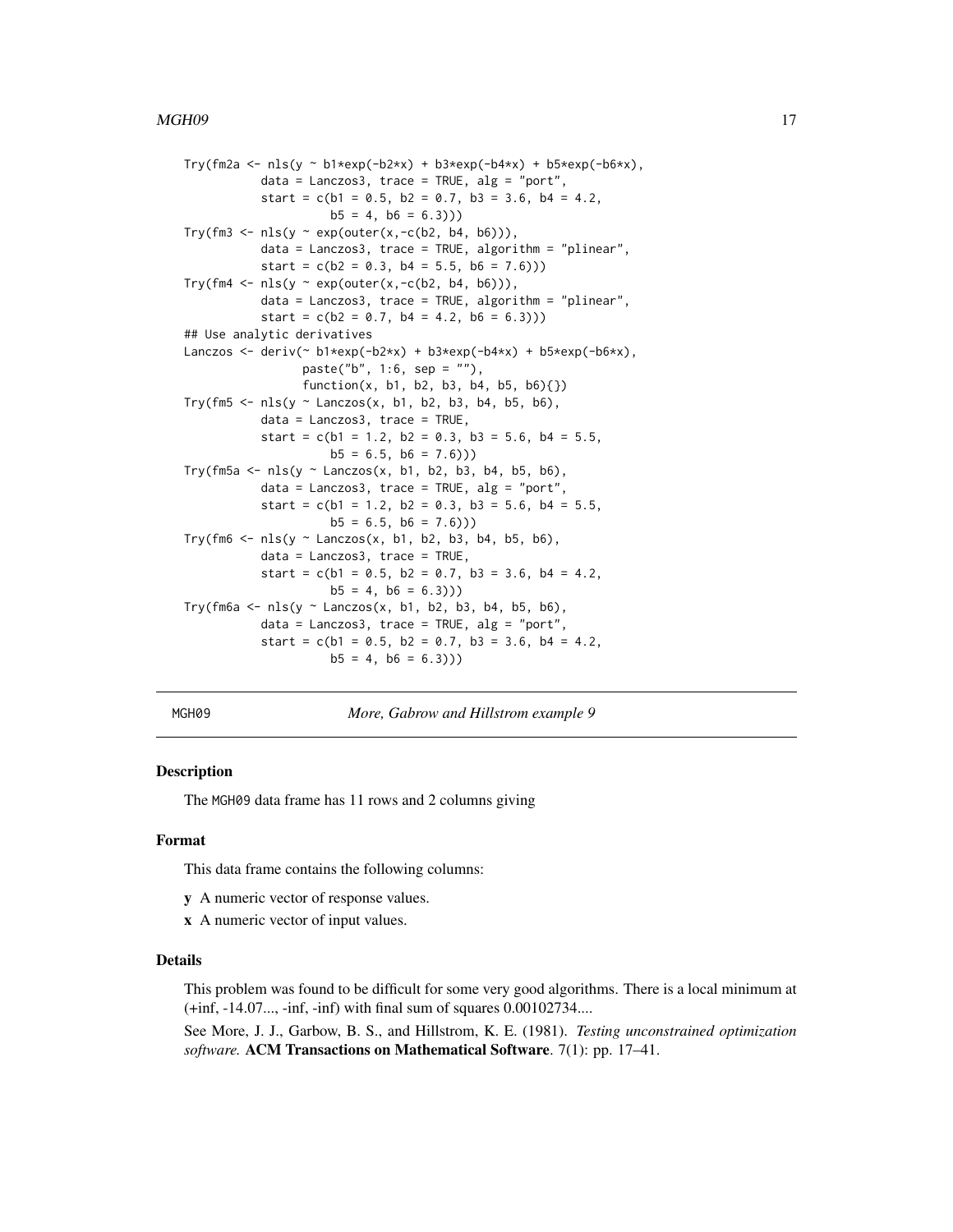# <span id="page-17-0"></span>Source

Kowalik, J.S., and M. R. Osborne, (1978). Methods for Unconstrained Optimization Problems. New York, NY: Elsevier North-Holland.

#### Examples

```
Try <- function(expr) if (!inherits(val <- try(expr), "try-error")) val
plot(y \sim x, data = MGH09)## starting values for this attempt are ridiculous
Try(fm1 <- nls(y ~ b1*(x**2+x*b2) / (x**2+x*b3+b4),
          data = MGH09, trace = TRUE,
           start = c(b1 = 25, b2 = 39, b3 = 41.5, b4 = 39)))Try(fm1a <- nls(y ~ b1*(x**2+x*b2) / (x**2+x*b3+b4),
           data = MGH09, trace = TRUE, alg = "port",start = c(b1 = 25, b2 = 39, b3 = 41.5, b4 = 39))Try(fm2 <- nls(y ~ b1*(x**2+x*b2) / (x**2+x*b3+b4),
           data = MGH09, trace = TRUE,
           start = c(b1 = 0.25, b2 = 0.39, b3 = 0.415, b4 = 0.39))Try(fm2a <- nls(y ~ b1*(x**2+x*b2) / (x**2+x*b3+b4),
           data = MGH09, trace = TRUE, alg = "port",start = c(b1 = 0.25, b2 = 0.39, b3 = 0.415, b4 = 0.39))Try(fm3 \leq nls(y \sim \text{cbind}(x, x**2) / (x**2+x*b3+b4),data = MGH09, trace = TRUE, algorithm = "plinear",
           start = c(b3 = 41.5, b4 = 39))Try(fm4 <- nls(y \sim \text{cbind}(x, x**2) / (x**2+x*b3+b4),
           data = MGH09, trace = TRUE, algorithm = "plinear",
           start = c(b3 = 0.415, b4 = 0.39))
```
MGH10 *More, Gabrow and Hillstrom example 10*

# Description

The MGH10 data frame has 16 rows and 2 columns.

#### Format

This data frame contains the following columns:

- y A numeric vector of response values.
- x A numeric vector of input values.

# Details

This problem was found to be difficult for some very good algorithms.

See More, J. J., Garbow, B. S., and Hillstrom, K. E. (1981). *Testing unconstrained optimization software.* ACM Transactions on Mathematical Software. 7(1): pp. 17-41.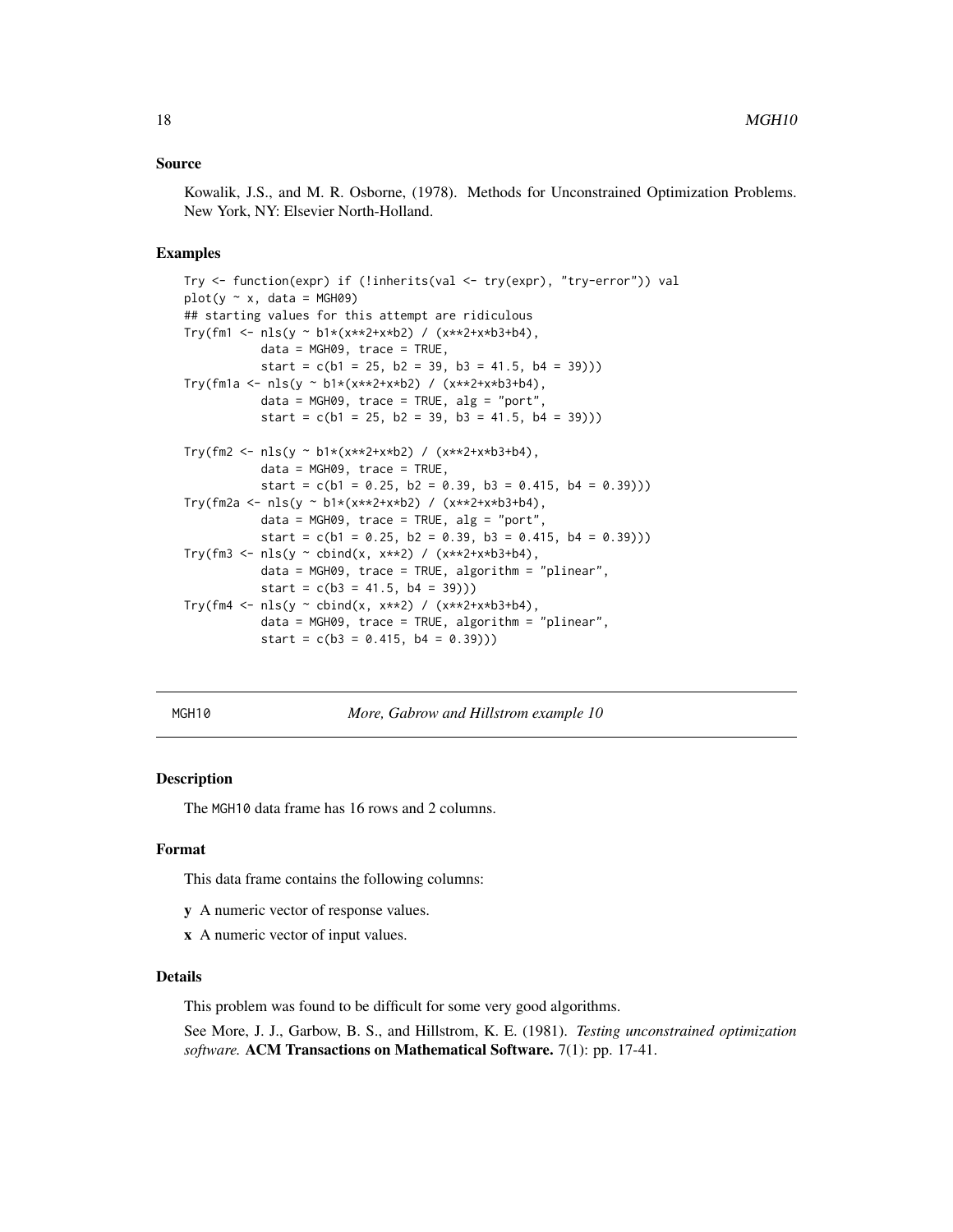# <span id="page-18-0"></span> $MGH17$  and the contract of the contract of the contract of the contract of the contract of the contract of the contract of the contract of the contract of the contract of the contract of the contract of the contract of th

# Source

Meyer, R. R. (1970). Theoretical and computational aspects of nonlinear regression. In Nonlinear Programming, Rosen, Mangasarian and Ritter (Eds). New York, NY: Academic Press, pp. 465-486.

# Examples

```
Try <- function(expr) if (!inherits(val <- try(expr), "try-error")) val
plot(y \sim x, data = MGH10)## check plot on log scale for shape
plot(y \sim x, data = MGH10, log = "y")## starting values for this run are ridiculous
Try(fm1 <- nls(y ~ b1 * exp(b2/(x+b3)), data = MGH10, trace = TRUE,
          start = c(b1 = 2, b2 = 400000, b3 = 25000))Try(fm1a <- nls(y ~ b1 * exp(b2/(x+b3)), data = MGH10,
                trace = TRUE, alg = "port",start = c(b1 = 2, b2 = 400000, b3 = 25000))Try(fm2 <- nls(y ~ b1 * exp(b2/(x+b3)), data = MGH10, trace = TRUE,
          start = c(b1 = 0.02, b2 = 4000, b3 = 250))Try(fm2a <- nls(y ~ b1 * exp(b2/(x+b3)), data = MGH10,
                trace = TRUE, alg = "port",start = c(b1 = 0.02, b2 = 4000, b3 = 250))Try(fm3 <- nls(y ~ exp(b2/(x+b3)), data = MGH10, trace = TRUE,
               start = c(b2 = 400000, b3 = 25000),
               algorithm = "plinear"))
Try(fm4 <- nls(y ~ exp(b2/(x+b3)), data = MGH10, trace = TRUE,
           start = c(b2 = 4000, b3 = 250),
           algorithm = "plinear"))
```
MGH17 *More, Gabrow and Hillstrom example 17*

# **Description**

The MGH17 data frame has 33 rows and 2 columns

# Format

This data frame contains the following columns:

- y A numeric vector of response values.
- x A numeric vector of input values.

#### Details

This problem was found to be difficult for some very good algorithms.

See More, J. J., Garbow, B. S., and Hillstrom, K. E. (1981). *Testing unconstrained optimization software.* ACM Transactions on Mathematical Software. 7(1): pp. 17-41.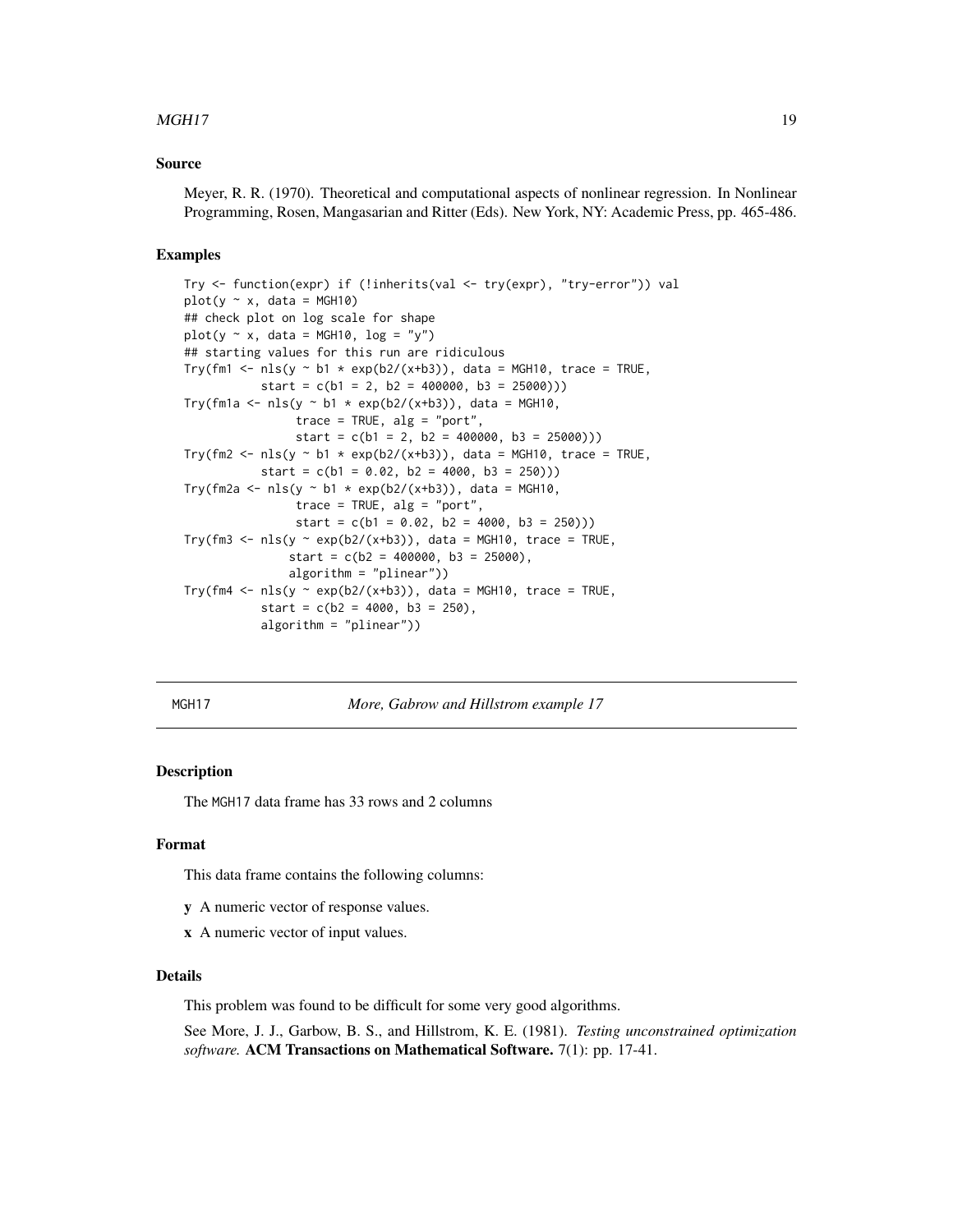# <span id="page-19-0"></span>Source

Osborne, M. R. (1972). Some aspects of nonlinear least squares calculations. In Numerical Methods for Nonlinear Optimization, Lootsma (Ed). New York, NY: Academic Press, pp. 171-189.

# Examples

```
Try <- function(expr) if (!inherits(val <- try(expr), "try-error")) val
plot(y \sim x, data = MGH17)## Starting values here are ridiculous
Try(fm1 <- nls(y \sim b1 + b2*exp(-x*b4) + b3*exp(-x*b5),
           data = MGH17, trace = TRUE,
           start = c(b1 = 50, b2 = 150, b3 = -100, b4 = 1, b5 = 2))Try(fm1a <- nls(y \sim b1 + b2*exp(-x*b4) + b3*exp(-x*b5),
           data = MGH17, trace = TRUE, alg = "port",start = c(b1 = 50, b2 = 150, b3 = -100, b4 = 1, b5 = 2))Try(fm2 <- nls(y ~ b1 + b2*exp(-x*b4) + b3*exp(-x*b5),
           data = MGH17, trace = TRUE,
           start = c(b1 = 0.5, b2 = 1.5, b3 = -1, b4 = 0.01, b5 = 0.02))Try(fm2a <- nls(y ~ b1 + b2*exp(-x*b4) + b3*exp(-x*b5),
           data = MGH17, trace = TRUE, alg = "port",start = c(b1 = 0.5, b2 = 1.5, b3 = -1, b4 = 0.01, b5 = 0.02))Try(fm3 <- nls(y \sim \text{cbind}(1, \text{exp}(-x*b4), \text{exp}(-x*b5)),data = MGH17, trace = TRUE, algorithm = "plinear",
           start = c(b4 = 1, b5 = 2))Try(fm4 <- nls(y \sim \text{cbind}(1, \text{exp}(-x*b4), \text{exp}(-x*b5)),data = MGH17, trace = TRUE, algorithm = "plinear",
           start = c(b4 = 0.01, b5 = 0.02))
```
Misra1a *Monomolecular Absorption Data*

# **Description**

The Misra1a data frame has 14 rows and 2 columns.

# Format

This data frame contains the following columns:

- y A numeric vector of volume values.
- x A numeric vector of pressure values.

#### Details

These data are the result of a NIST study regarding dental research in monomolecular adsorption. The response variable is volume, and the predictor variable is pressure.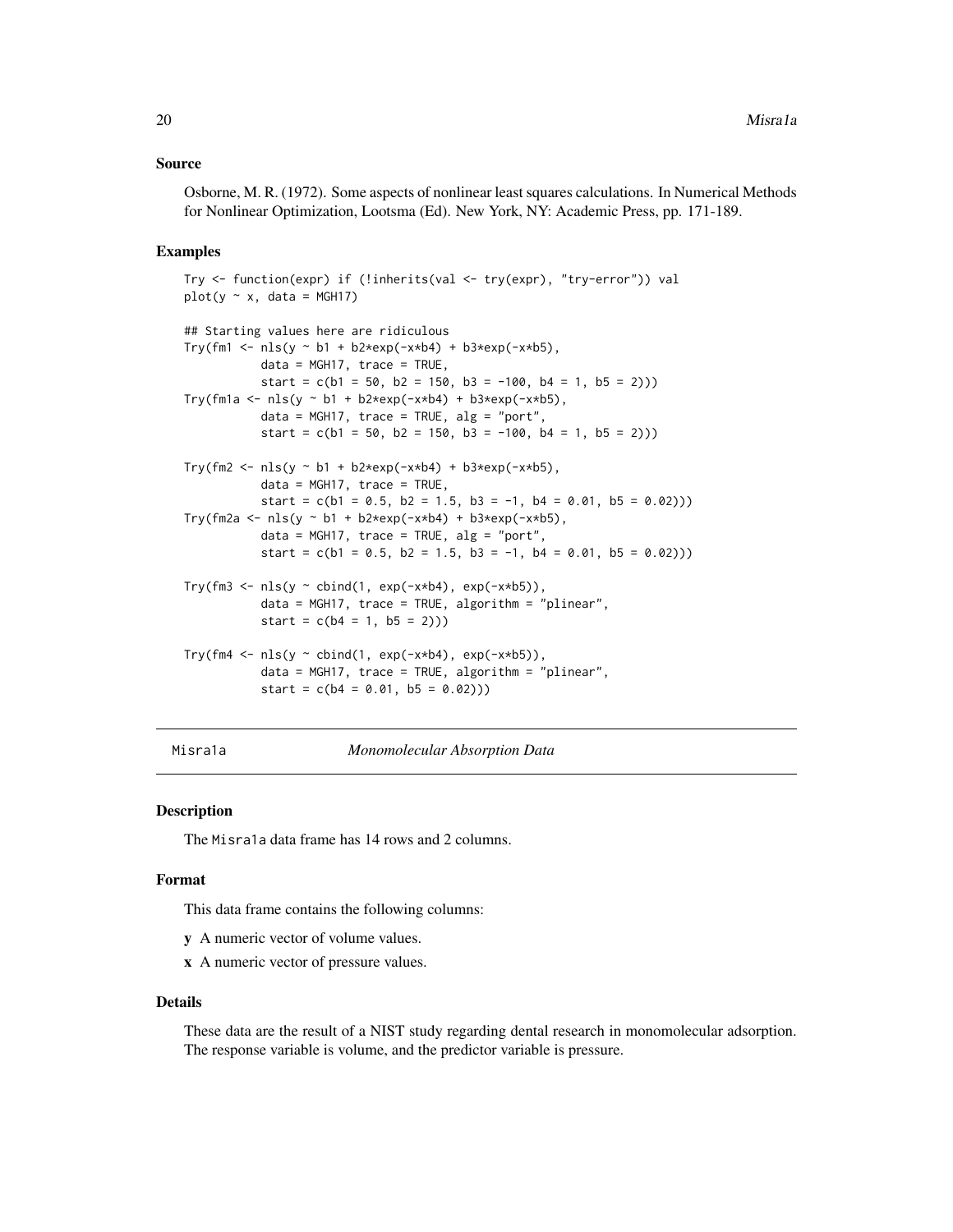#### <span id="page-20-0"></span>Misralb 21

# Source

Misra, D., NIST (1978). Dental Research Monomolecular Adsorption Study.

# Examples

```
Try <- function(expr) if (!inherits(val <- try(expr), "try-error")) val
plot(y \sim x, data = Misrala)Try(fm1 <- nls(y \sim bl*(1-exp(-b2*x)), data = Misra1a, trace = TRUE,
           start = c(b1 = 500, b2 = 0.0001))
Try(fm1a <- nls(y ~ b1*(1-exp(-b2*x)), data = Misra1a, trace = TRUE,
           alg = "port", start = c(b1 = 500, b2 = 0.0001))Try(fm2 <- nls(y \sim bl*(1-exp(-b2*x)), data = Misra1a, trace = TRUE,
           start = c(b1 = 250, b2 = 0.0005))
Try(fm2a <- nls(y ~ b1*(1-exp(-b2*x)), data = Misra1a, trace = TRUE,
           alg = "port", start = c(b1 = 250, b2 = 0.0005))Try(fm3 <- nls(y \sim 1-exp(-b2*x), data = Misra1a, trace = TRUE,
          start = c(b2 = 0.0001), algorithm = "plinear" ))
Try(fm4 <- nls(y ~ 1-exp(-b2*x), data = Misra1a, trace = TRUE,
           start = c(b2 = 0.0005), algorithm = "plinear" ))
## Using a self-starting model
Try(fm5 <- nls(y ~ SSasympOrig(x, Asym, lrc), data = Misra1a))
```
Misra1b *Monomolecular Absorption Data*

#### **Description**

The Misra1b data frame has 14 rows and 2 columns. It is the same data as Misra1a but a different model is fit.

# Format

This data frame contains the following columns:

- y A numeric vector of volume values.
- x A numeric vector of pressure values.

# Details

These data are the result of a NIST study regarding dental research in monomolecular adsorption. The response variable is volume, and the predictor variable is pressure.

# Source

Misra, D., NIST (1978). Dental Research Monomolecular Adsorption Study.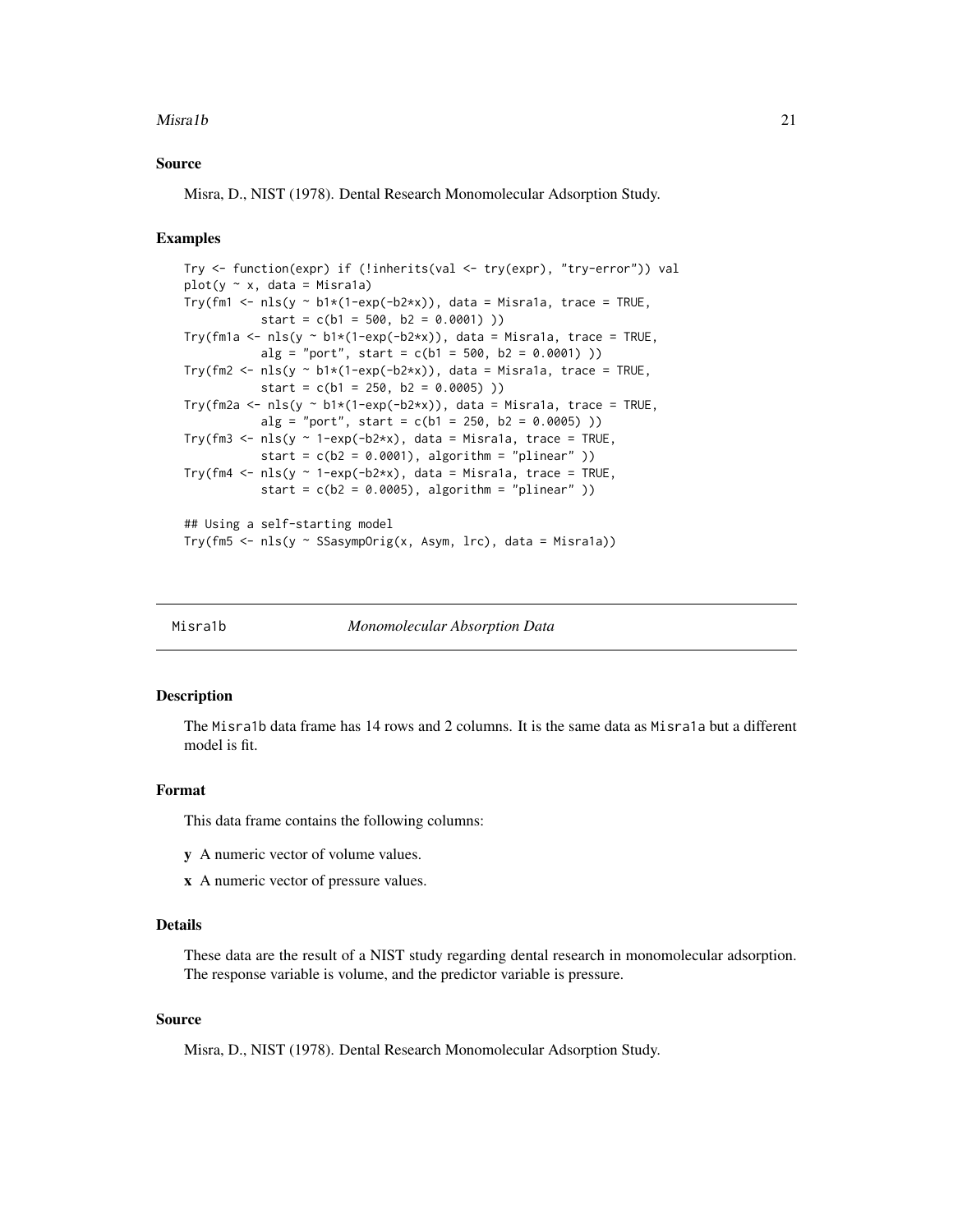# Examples

```
Try <- function(expr) if (!inherits(val <- try(expr), "try-error")) val
plot(y \sim x, data = Misra1b)Try(fm1 <- nls(y ~ b1 * (1-(1+b2*x/2)**(-2)), data = Misra1b, trace = TRUE,
           start = c(b1 = 500, b2 = 0.0001))
Try(fm1a <- nls(y ~ b1 * (1-(1+b2*x/2)**(-2)), data = Misra1b, trace = TRUE,
           alg = "port", start = c(b1 = 500, b2 = 0.0001))Try(fm2 <- nls(y ~ b1 * (1-(1+b2*x/2)**(-2)), data = Misra1b, trace = TRUE,
           start = c(b1 = 300, b2 = 0.0002))
Try(fm2a <- nls(y ~ b1 * (1-(1+b2*x/2)**(-2)), data = Misra1b, trace = TRUE,
           alg = "port", start = c(b1 = 300, b2 = 0.0002) )Try(fm3 <- nls(y ~ 1-(1+b2*x/2)**(-2), data = Misra1b, trace = TRUE,
           start = c(b2 = 0.0001), algorithm = "plinear" ))
Try(fm4 <- nls(y \sim 1-(1+b2*x/2)*x(-2), data = Misra1b, trace = TRUE,
           start = c(b2 = 0.0005), algorithm = "plinear" ))
```
Misra1c *Monomolecular Absorption data*

#### **Description**

The Misra1c data frame has 14 rows and 2 columns. This is the same data as Misra1a but a different model is fit.

#### Format

This data frame contains the following columns:

- y A numeric vector of volume values.
- x A numeric vector of pressure values.

#### Details

These data are the result of a NIST study regarding dental research in monomolecular adsorption. The response variable is volume, and the predictor variable is pressure.

#### Source

Misra, D., NIST (1978). Dental Research Monomolecular Adsorption Study.

```
Try <- function(expr) if (!inherits(val <- try(expr), "try-error")) val
plot(y \sim x, data = Misra1c)Try(fm1 <- nls(y ~ b1*(1-(1+2*b2*x)**(-.5)), data = Misra1c, trace = TRUE,
          start = c(b1 = 500, b2 = 0.0001))
Try(fm1a <- nls(y ~ b1*(1-(1+2*b2*x)**(-.5)), data = Misra1c, trace = TRUE,
          alg = "port", start = c(b1 = 500, b2 = 0.0001))Try(fm2 <- nls(y ~ b1*(1-(1+2*b2*x)**(-.5)), data = Misra1c, trace = TRUE,
```
<span id="page-21-0"></span>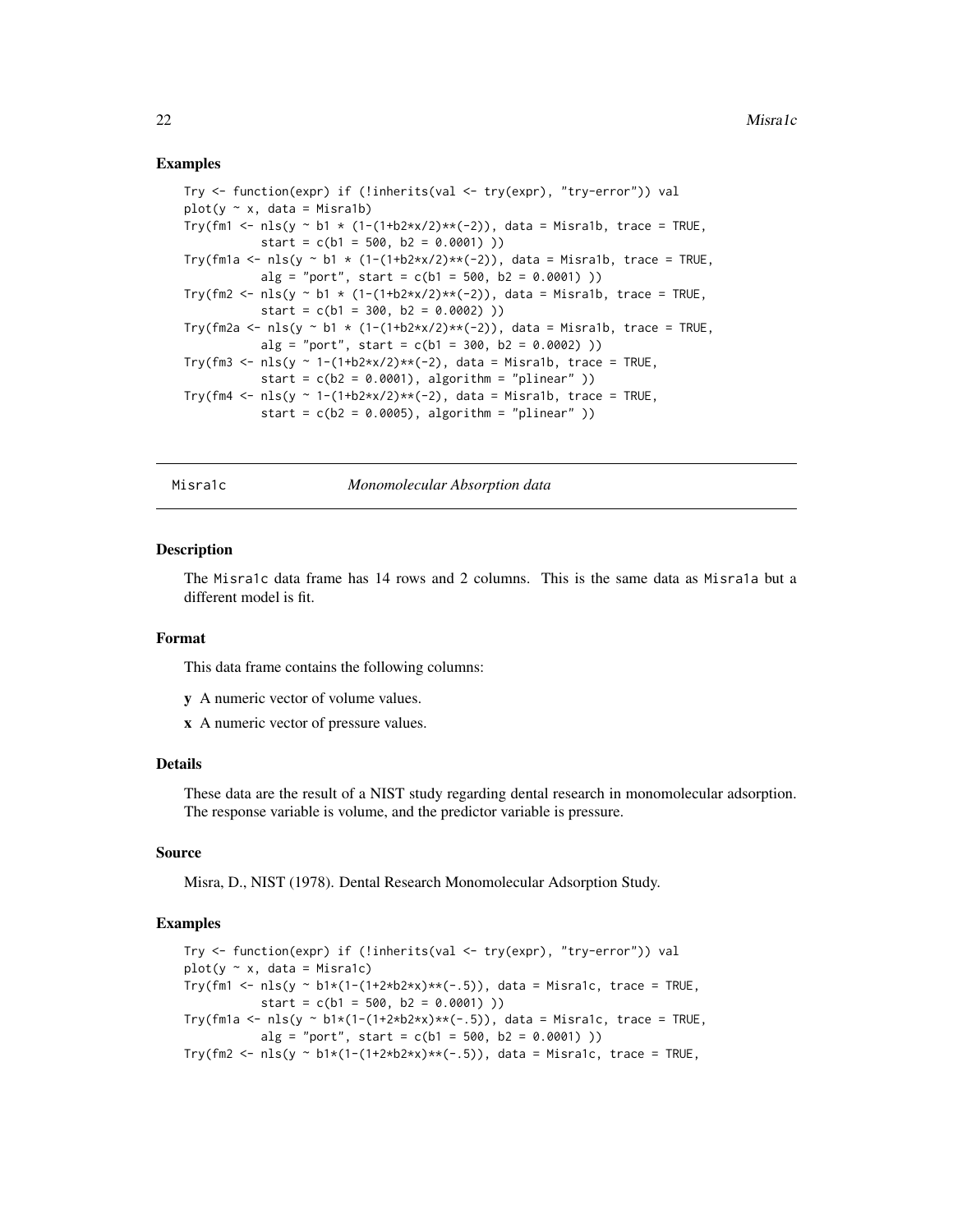#### <span id="page-22-0"></span>Misrald 23

```
start = c(b1 = 600, b2 = 0.0002))
Try(fm2a <- nls(y ~ b1*(1-(1+2*b2*x)**(-.5)), data = Misra1c, trace = TRUE,
          alg = "port", start = c(b1 = 600, b2 = 0.0002) )Try(fm3 <- nls(y ~ 1-(1+2*b2*x)**(-.5), data = Misra1c, trace = TRUE,
          start = c(b2 = 0.0001), algorithm = "plinear" ))
Try(fm4 <- nls(y ~ 1-(1+2*b2*x)**(-.5), data = Misra1c, trace = TRUE,
          start = c(b2 = 0.0002), algorithm = "plinear" ))
```
# Misra1d *Monomolecular Absorption data*

#### **Description**

The Misra1d data frame has 14 rows and 2 columns. This is the same data as Misra1a but a different model is fit.

#### Format

This data frame contains the following columns:

y A numeric vector of volume values.

x A numeric vector of pressure values.

#### Details

These data are the result of a NIST study regarding dental research in monomolecular adsorption. The response variable is volume, and the predictor variable is pressure.

#### Source

Misra, D., NIST (1978). Dental Research Monomolecular Adsorption Study.

```
Try <- function(expr) if (!inherits(val <- try(expr), "try-error")) val
plot(y \sim x, data = Misra1d)Try(fm1 <- nls(y \sim b1*b2*x*((1+b2*x)*x(-1)), data = Misra1d, trace = TRUE,
           start = c(b1 = 500, b2 = 0.0001))
Try(fm1a <- nls(y ~ b1*b2*x*((1+b2*x)**(-1)), data = Misra1d, trace = TRUE,
           alg = "port", start = c(b1 = 500, b2 = 0.0001) )Try(fm2 <- nls(y \sim bl*b2*x*((1+b2*x)*(-1)), data = Misra1d, trace = TRUE,
           start = c(b1 = 450, b2 = 0.0003))
Try(fm2a <- nls(y ~ b1*b2*x*((1+b2*x)**(-1)), data = Misra1d, trace = TRUE,
           alg = "port", start = c(b1 = 450, b2 = 0.0003))Try(fm3 <- nls(y ~ b2*x*((1+b2*x)**(-1)), data = Misra1d, trace = TRUE,
           start = c(b2 = 0.0001), algorithm = "plinear" ))
Try(fm4 <- nls(y \sim b2*x*((1+b2*x)**(-1)), data = Misra1d, trace = TRUE,
           start = c(b2 = 0.0005), algorithm = "plinear" ))
```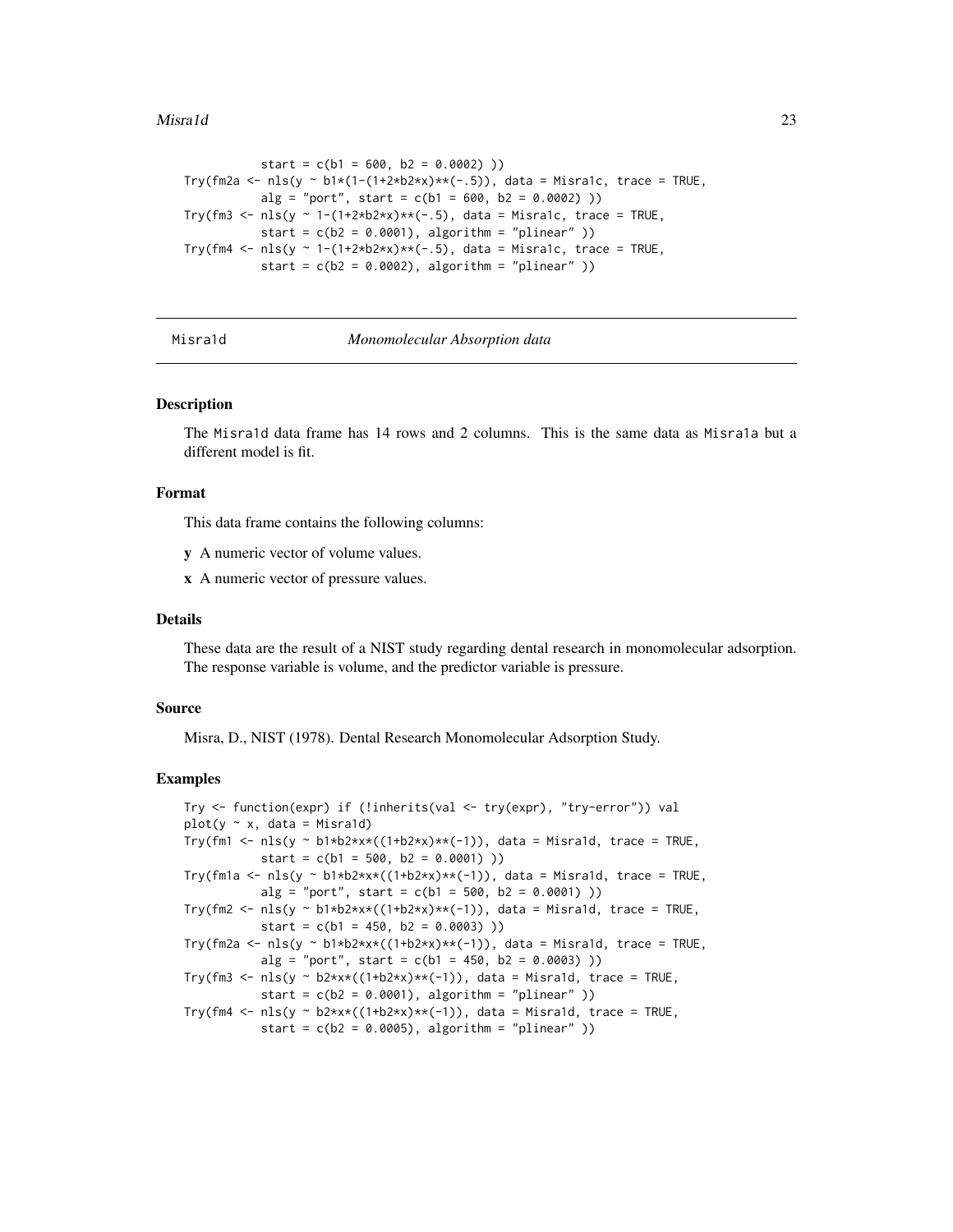<span id="page-23-0"></span>

The Nelson data frame has 128 rows and 3 columns of data from an accelerated test of dialectric breakdown.

#### Format

This data frame contains the following columns:

y A numeric vector of dialectric breakdown strength values.

- x1 A numeric vector of time values.
- x2 A numeric vector of temperature values.

# Details

These data are the result of a study involving the analysis of performance degradation data from accelerated tests, published in IEEE Transactions on Reliability. The response variable is dialectric breakdown strength in kilo-volts, and the predictor variables are time in weeks and temperature in degrees Celsius.

# Source

Nelson, W. (1981). Analysis of Performance-Degradation Data. IEEE Transactions on Reliability. Vol. 2, R-30, No. 2, pp. 149-155.

```
Try <- function(expr) if (!inherits(val <- try(expr), "try-error")) val
plot(y \sim x1, data = Nelson, log = "y")plot(y \sim x2, data = Nelson, log = "y")\text{coplot}(y \sim x1 \mid x2, \text{ data = Nelson})\text{coplot}(y \sim x2 \mid x1, \text{ data = Nelson})Try(fm1 <- nls(log(y) \sim b1 - b2*x1 \times exp(-b3*x2), data = Nelson,
            start = c(b1 = 2, b2 = 0.0001, b3 = -0.01), trace = TRUE))
Try(fm1a <- nls(log(y) \sim b1 - b2*x1 \times exp(-b3*x2), data = Nelson,
             trace = TRUE, alg = "port",
             start = c(b1 = 2, b2 = 0.0001, b3 = -0.01))Try(fm2 <- nls(log(y) \sim b1 - b2*x1 * exp(-b3*x2), data = Nelson,
            start = c(b1 = 2.5, b2 = 0.000000005, b3 = -0.05), trace = TRUE))
Try(fm2 <- nls(log(y) \sim b1 - b2*x1 \times exp(-b3*x2), data = Nelson,
            trace = TRUE, alg = "port",
            start = c(b1 = 2.5, b2 = 0.000000005, b3 = -0.05))Try(fm3 <- nls(log(y) \sim \text{cbind}(1, -x1 \times \exp(-b3 \times x2)), data = Nelson,
```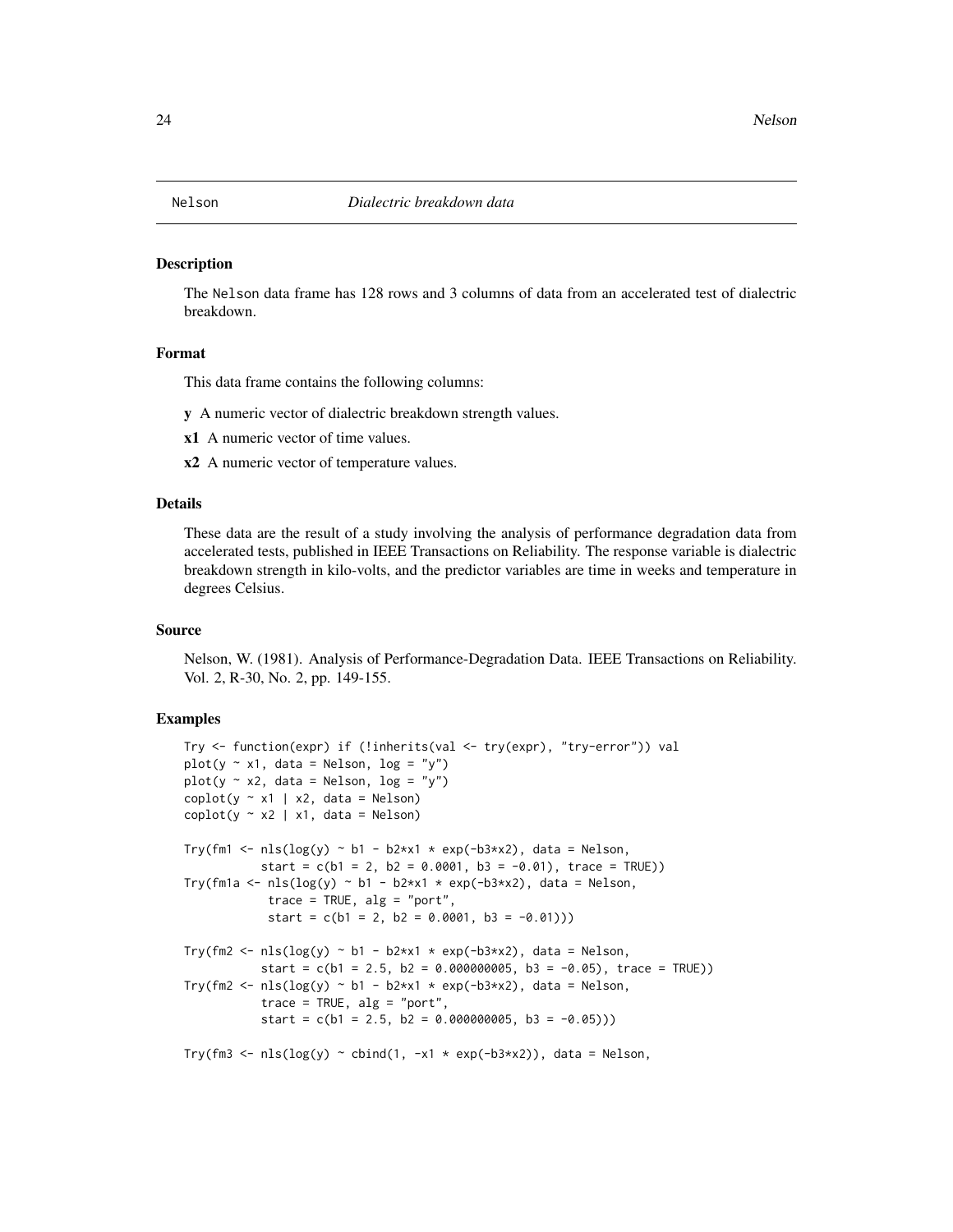# <span id="page-24-0"></span>Ratkowsky2 25

```
start = c(b3 = -0.01), trace = TRUE, algorithm = "plinear"))
Try(fm4 <- nls(log(y) \sim cbind(1, -x1 \times exp(-b3*x2)), data = Nelson,
           start = c(b3 = -0.05), trace = TRUE, algorithm = "plinear"))
```
Ratkowsky2 *Pasture yield data*

#### **Description**

The Ratkowsky2 data frame has 9 rows and 2 columns.

# Format

This data frame contains the following columns:

y A numeric vector of pasture yields.

x A numeric vector of growing times.

# Details

This model and data are an example of fitting sigmoidal growth curves taken from Ratkowsky (1983). The response variable is pasture yield, and the predictor variable is growing time.

#### Source

Ratkowsky, D.A. (1983). Nonlinear Regression Modeling. New York, NY: Marcel Dekker, pp. 61 and 88.

```
Try <- function(expr) if (!inherits(val <- try(expr), "try-error")) val
plot(y \sim x, data = Ratkowsky2)Try(fm1 <- nls(y \sim b1 / (1+exp(b2-b3*x)), data = Ratkowsky2, trace = TRUE,
          start = c(b1 = 100, b2 = 1, b3 = 0.1))Try(fm1a <- nls(y ~ b1 / (1+exp(b2-b3*x)), data = Ratkowsky2,
            trace = TRUE, alg = "port",start = c(b1 = 100, b2 = 1, b3 = 0.1))Try(fm2 <- nls(y ~ b1 / (1+exp(b2-b3*x)), data = Ratkowsky2, trace = TRUE,
           start = c(b1 = 75, b2 = 2.5, b3 = 0.07))Try(fm2a <- nls(y ~ b1 / (1+exp(b2-b3*x)), data = Ratkowsky2,
            trace = TRUE, alg = "port",
            start = c(b1 = 75, b2 = 2.5, b3 = 0.07))Try(fm3 <- nls(y ~ 1 / (1+exp(b2-b3*x)), data = Ratkowsky2, trace = TRUE,
           start = c(b2 = 1, b3 = 0.1), alg = "plinear")Try(fm4 <- nls(y ~ 1 / (1+exp(b2-b3*x)), data = Ratkowsky2, trace = TRUE,
           start = c(b2 = 2.5, b3 = 0.07), alg = "plinear"))
```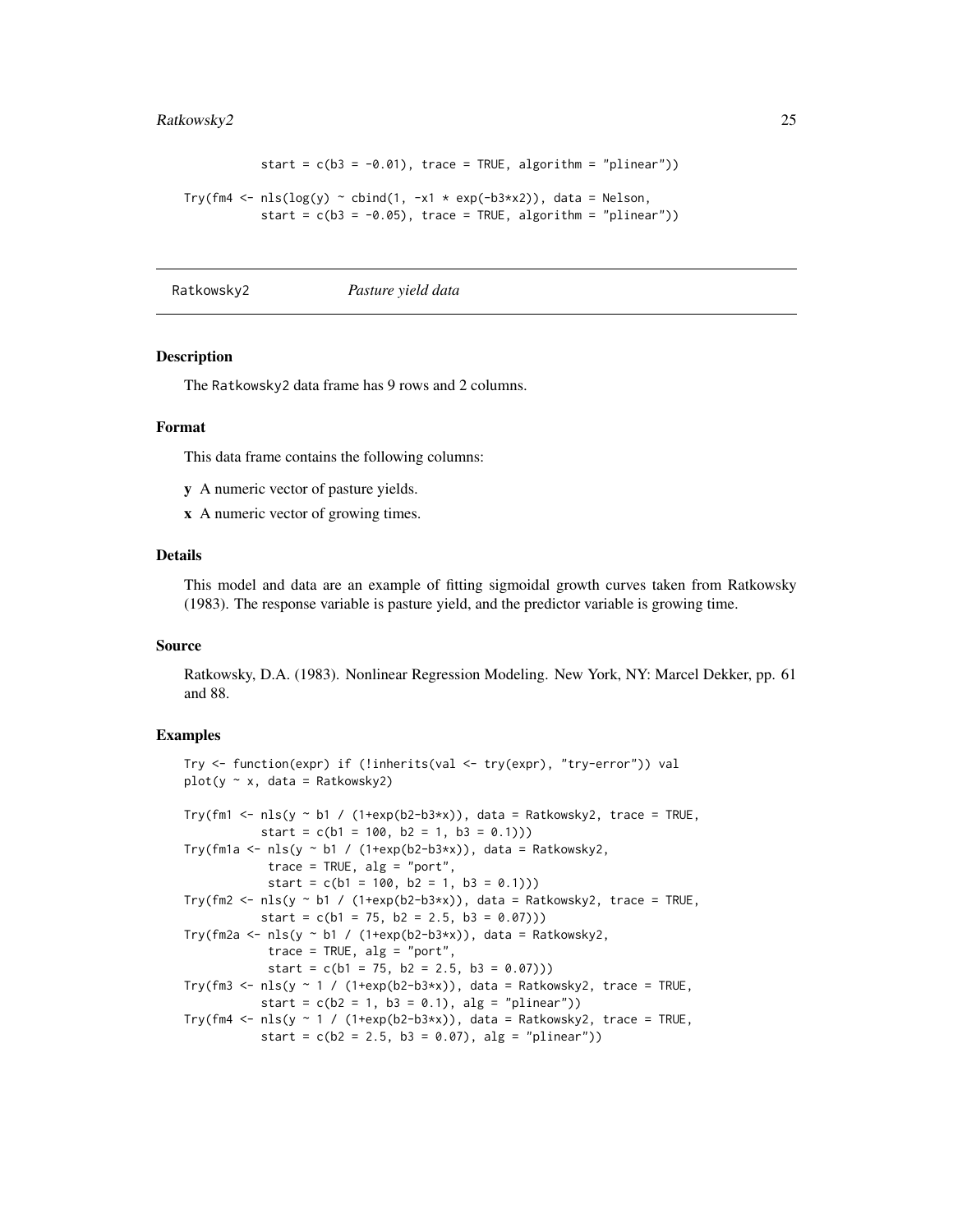```
## Using a self-starting model
Try(fm5 <- nls(y ~ SSlogis(x, Asym, xmid, scal), data = Ratkowsky2))
summary(fm5)
```
Ratkowsky3 *Onion growth data*

# Description

The Ratkowsky3 data frame has 15 rows and 2 columns.

#### Format

This data frame contains the following columns:

- y A numeric vector of dry weights of onion bulbs and tops.
- x A numeric vector of growing times.

# Details

This model and data are an example of fitting sigmoidal growth curves taken from Ratkowsky (1983). The response variable is the dry weight of onion bulbs and tops, and the predictor variable is growing time.

#### Source

Ratkowsky, D.A. (1983). Nonlinear Regression Modeling. New York, NY: Marcel Dekker, pp. 62 and 88.

```
Try <- function(expr) if (!inherits(val <- try(expr), "try-error")) val
plot(y \sim x, data = Ratkowsky3)## causes NA/NaN/Inf error
Try(fm1 <- nls(y ~ b1 / ((1+exp(b2-b3*x))**(1/b4)), data = Ratkowsky3,
          start = c(b1 = 100, b2 = 10, b3 = 1, b4 = 1),
          trace = TRUE))
Try(fm1a <- nls(y ~ b1 / ((1+exp(b2-b3*x))**(1/b4)), data = Ratkowsky3,
          start = c(b1 = 100, b2 = 10, b3 = 1, b4 = 1),
          alg = "port", trace = TRUE))Try(fm2 <- nls(y ~ b1 / ((1+exp(b2-b3*x))**(1/b4)), data = Ratkowsky3,
          start = c(b1 = 700, b2 = 5, b3 = 0.75, b4 = 1.3),
          trace = TRUE))
Try(fm2a <- nls(y ~ b1 / ((1+exp(b2-b3*x))**(1/b4)), data = Ratkowsky3,
          start = c(b1 = 700, b2 = 5, b3 = 0.75, b4 = 1.3),
          alg = "port", trace = TRUE)
```
<span id="page-25-0"></span>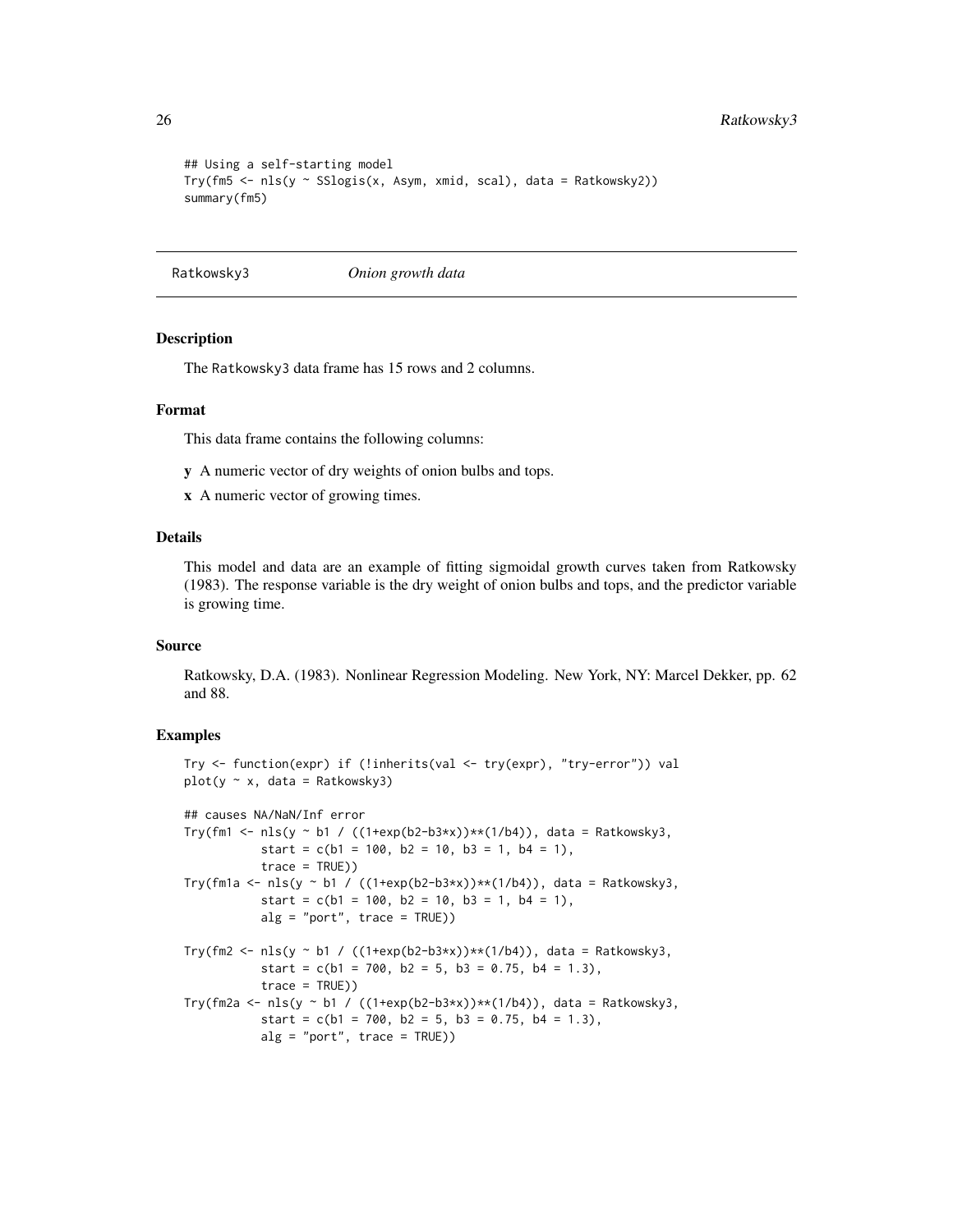#### <span id="page-26-0"></span>Roszman1 27

```
Try(fm3 <- nls(y ~ 1 / ((1+exp(b2-b3*x))**(1/b4)), data = Ratkowsky3,
           start = c(b2 = 10, b3 = 1, b4 = 1), algorithm = "plinear",
           trace = TRUE))
Try(fm4 <- nls(y ~ 1 / ((1+exp(b2-b3*x))**(1/b4)), data = Ratkowsky3,
           start = c(b2 = 5, b3 = 0.75, b4 = 1.3), algorithm = "plinear",
           trace = TRUE))
```
#### Roszman1 *Quantum defects in iodine*

#### Description

The Roszman1 data frame has 25 rows and 2 columns of data on the number of quantum defects in iodine atoms at different energy states.

# Format

This data frame contains the following columns:

- y A numeric vector of number of quantum defects.
- x A numeric vector of the excited energy state.

# Details

These data are the result of a NIST study involving quantum defects in iodine atoms. The response variable is the number of quantum defects, and the predictor variable is the excited energy state. The argument to the ARCTAN function is in radians.

#### Source

Roszman, L., NIST (19??). Quantum Defects for Sulfur I Atom.

```
Try <- function(expr) if (!inherits(val <- try(expr), "try-error")) val
plot(y \sim x, data = Roszman1)Try(fm1 <- nls(y \sim b1 - b2*x - atan(b3/(x-b4))/pi, data = Roszman1,
           start = c(b1 = 0.1, b2 = -0.00001, b3 = 1000, b4 = -100),
           trace = TRUE))
Try(fm1a <- nls(y ~ b1 - b2*x - atan(b3/(x-b4))/pi, data = Roszman1,
           start = c(b1 = 0.1, b2 = -0.00001, b3 = 1000, b4 = -100),
           alg = "port", trace = TRUE))
Try(fm2 <- nls(y \sim b1 - b2*x - atan(b3/(x-b4))/pi, data = Roszman1,
           start = c(b1 = 0.2, b2 = -0.0000015, b3 = 1200, b4 = -150),
           trace = TRUE))
Try(fm2a <- nls(y ~ b1 - b2*x - atan(b3/(x-b4))/pi, data = Roszman1,
           start = c(b1 = 0.2, b2 = -0.0000015, b3 = 1200, b4 = -150),
           alg = "port", trace = TRUE))
```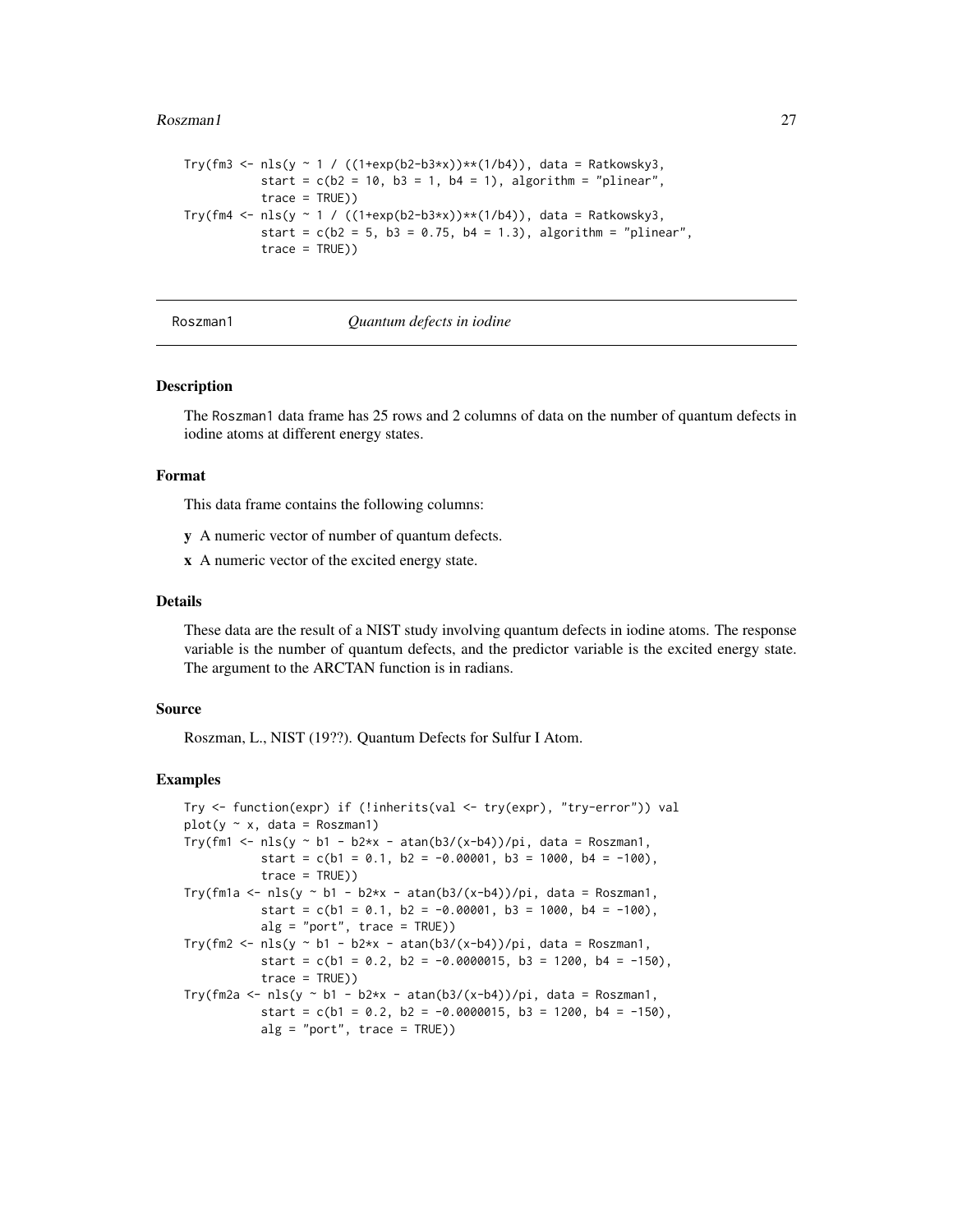<span id="page-27-0"></span>

The Thurber data frame has 37 rows and 2 columns.

# Format

This data frame contains the following columns:

y A numeric vector of electron mobility values.

x A numeric vector of logs of electron density values.

#### Details

These data are the result of a NIST study involving semiconductor electron mobility. The response variable is a measure of electron mobility, and the predictor variable is the natural log of the density.

# Source

Thurber, R., NIST (197?). Semiconductor electron mobility modeling.

```
Try <- function(expr) if (!inherits(val <- try(expr), "try-error")) val
plot(y \sim x, data = Thurber)Try(fm1 <- nls(y ~ (b1+x*(b2+x*(b3+b4*x))) / (1+x*(b5+x*(b6+x*b7))),
           data = Thurber, trace = TRUE,start = c(b1 = 1000, b2 = 1000, b3 = 400, b4 = 40,b5 = 0.7, b6 = 0.3, b7 = 0.03))
Try(fm1a <- nls(y ~ (b1+x*(b2+x*(b3+b4*x))) / (1+x*(b5+x*(b6+x*b7))),
           data = Thurber, trace = TRUE, alg = "port",start = c(b1 = 1000, b2 = 1000, b3 = 400, b4 = 40,b5 = 0.7, b6 = 0.3, b7 = 0.03))
Try(fm2 <- nls(y ~ (b1+x*(b2+x*(b3+b4*x))) / (1+x*(b5+x*(b6+x*b7))),
           data = Thurber, trace = TRUE,start = c(b1 = 1300, b2 = 1500, b3 = 500, b4 = 75,b5 = 1, b6 = 0.4, b7 = 0.05))
Try(fm2a <- nls(y ~ (b1+x*(b2+x*(b3+b4*x))) / (1+x*(b5+x*(b6+x*b7))),
           data = Thurber, trace = TRUE, alg = "port",start = c(b1 = 1300, b2 = 1500, b3 = 500, b4 = 75,b5 = 1, b6 = 0.4, b7 = 0.05))
Try(fm3 <- nls(y ~ outer(x, 0:3, "^")/(1+x*(b5+x*(b6+x*b7))),
          data = Thurber, trace = TRUE,start = c(b5 = 0.7, b6 = 0.3, b7 = 0.03), alg = "plinear"))
Try(fm4 <- nls(y ~ outer(x, 0:3, "^")/(1+x*(b5+x*(b6+x*b7))),
          data = Thurber, trace = TRUE,start = c(b5 = 1, b6 = 0.4, b7 = 0.05), alg = "plinear"))
```